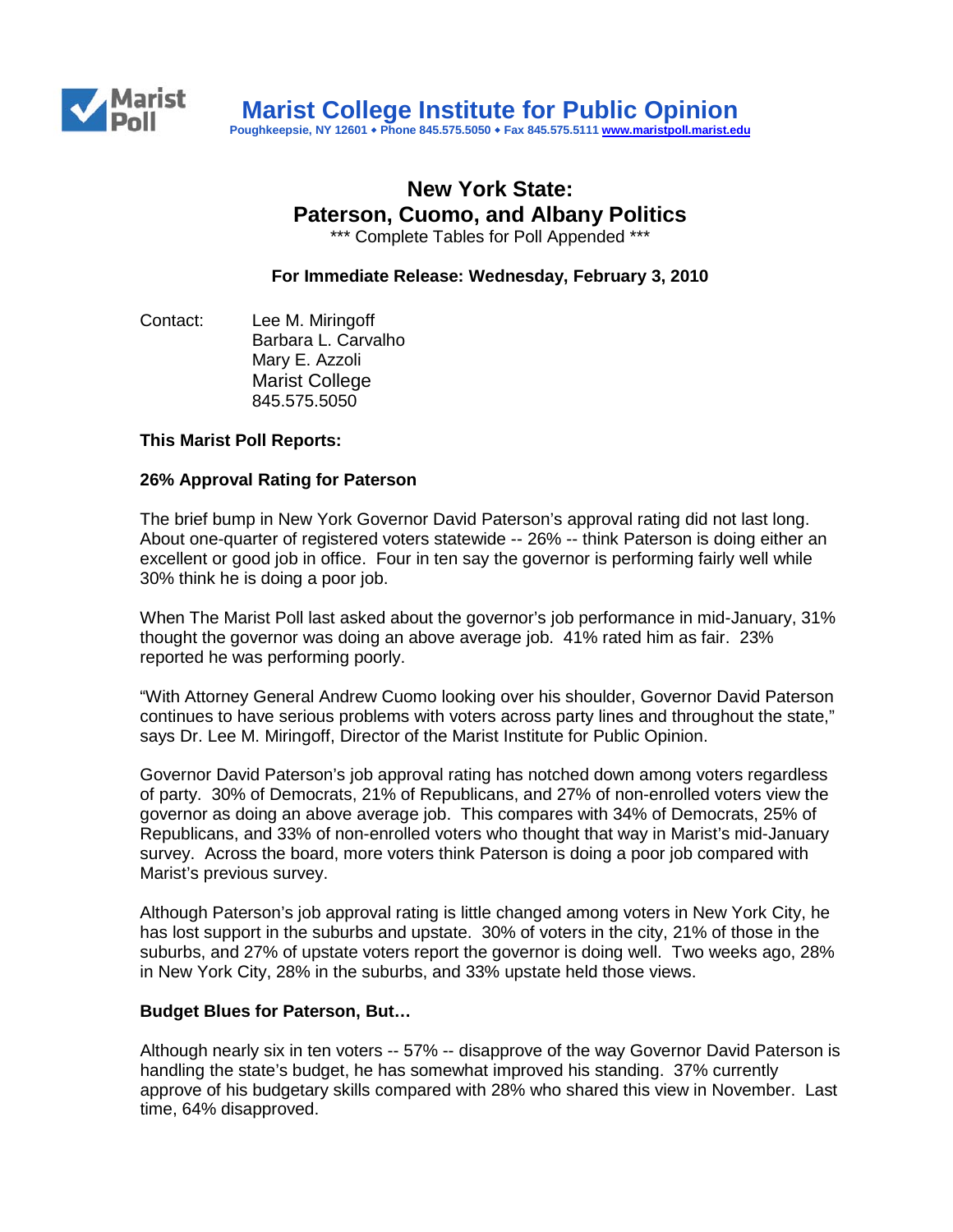# **Dems Want Paterson Out…Cuomo Bid**

Will Governor Paterson's stint in Albany be short-lived? Many Democratic voters statewide - - 60% -- do not want Paterson to run for governor this year while only one-third does. This is relatively unchanged from Marist's November survey when 57% of Democrats wanted Paterson to drop out, and 34% wanted him to remain in the contest.

When it comes to another prominent Democrat in the state, New York State Attorney General Andrew Cuomo, it's a different story. More than three-quarters of Democratic voters -- 76% -- want Cuomo to toss his hat into the ring while just 16% do not. 8% are unsure. In Marist's September 2009 survey, 77% wanted Cuomo to take on Paterson, and 18% did not. 5% were unsure.

But, what a difference a couple of years make! When The Marist Poll asked about potential gubernatorial bids in the midst of former Governor Eliot Spitzer's sex scandal in March 2008, a majority of Democrats -- 55% -- wanted Paterson to run for the office this year while 19% did not. 26% were unsure. Cuomo's prospects, at the time, were a lot dimmer. Democrats divided when it came to a potential run. 46% wanted Cuomo to seek the office of governor while 41% did not. 13% were unsure.

# **Cuomo Leads Paterson By More Than Three-To-One Among Democrats**

If Paterson remains in the race and Cuomo announces his candidacy, who would be the likely Democratic nominee for governor? If this year's Democratic primary were held today, Cuomo would defeat Paterson, 70% to 23%. Similar proportions of Democratic voters in New York State held these views when Marist last asked this question in November.

# **Paterson and Lazio Locked in Tight Race…Cuomo Leads Lazio**

And, the hits just keep on coming for Governor Paterson. If he were to secure the Democratic nomination, he would find himself in a tough battle with former U.S. Representative Rick Lazio. Currently, Republican Lazio receives 46% of the statewide vote to Paterson's 43%. These proportions are relatively unchanged since Marist's November survey.

However, Cuomo fares much better against Lazio. Currently, he receives 64% of registered voters' support compared with 27% for Lazio. In November, Cuomo had 69% compared with Lazio's 24%.

# **Kudos for Cuomo**

What accounts for Cuomo's lead? Perhaps, it has something to do with the job New Yorkers think he is doing as attorney general. 62% of registered voters statewide think Cuomo is doing either an excellent or good job in office while just 6% say he is performing poorly. Cuomo's current job approval rating is consistent with the 64% he achieved in Marist's mid-January survey.

# **NYS Voters Call for Change**

Simply put, registered voters in New York State are dissatisfied with state government. 67% of the electorate thinks the way things are done in Albany need major changes. 21% report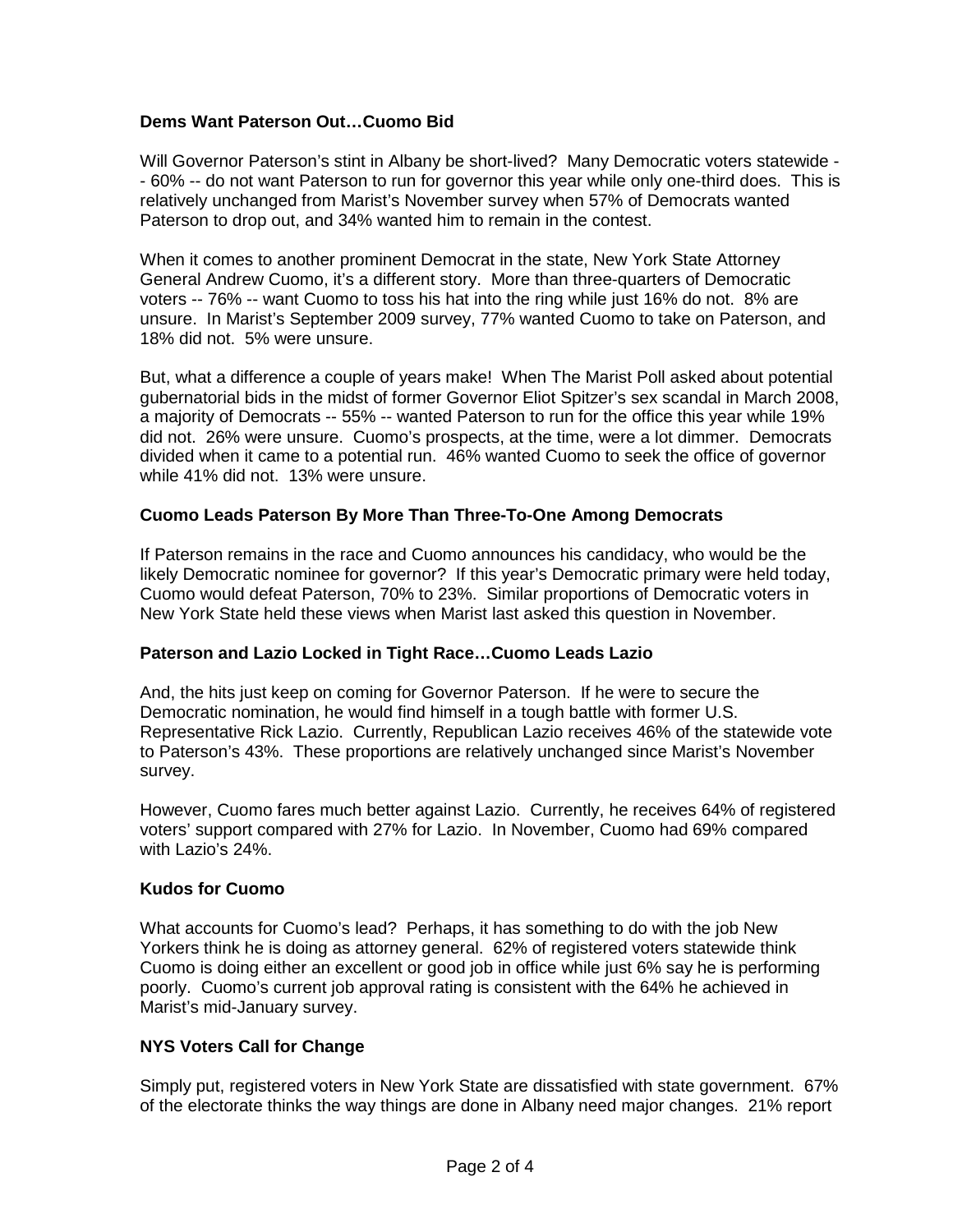minor changes are needed. And, more than one-tenth of the electorate -- 12% -- think state government is broken and beyond repair. When Marist last asked this question in November, similar proportions of the New York State electorate agreed.

"In these serious times, voters find Albany coming up way short in providing direction and leadership," says Dr. Lee M. Miringoff, Director of the Marist Institute for Public Opinion. "For voters, it's all about state government dysfunction."

Although Governor David Paterson's approval rating stands at a dreadful 26%, the New York State Senate and Assembly fare worse in voters' eyes. Only 17% of voters statewide believe the State Senate is doing either an excellent or good job. One-third reports its performance is mediocre while nearly half -- 48% -- says the legislative body is performing poorly. Nearly identical proportions of voters reported this to be the case in Marist's November survey.

The New York State Assembly isn't immune from voters' disgust. Just 17% view the Assembly as doing an above average job. 35% see the body as doing a fair job while 45% think it is performing below average. In Marist's November poll, 13% thought the Assembly was doing either an excellent or good job, 36% rated it as fair, and 47% gave it a thumbsdown.

# **Current State Legislators' 2010 Prospects: Voters' Dissatisfaction a Lingering Effect?**

So, what does all of this mean for incumbents running for re-election in 2010? Currently, 46% of the statewide electorate report that if the election were held today, they would vote for their current state senator while 41% say they would vote for someone else. 13% are unsure.

Voters are torn when it comes to the current members of the State Assembly. 44% report they would support their incumbent if this year's election were held today while 41% would back a challenger. 15% are unsure.

Little has changed on either of these questions since Marist's November survey.

On both questions, political party makes a difference. Majorities of Democrats, in both instances, plan to support the incumbent. When it comes to New York Republicans, a majority -- 54% -- plan to vote for a new state senator. And, nearly half -- 48% -- would cast their ballot for a new representative in the Assembly.

# **Wrong Way State**

74% of New York State registered voters think the state is on the wrong course compared with 21% who say it is heading in the right direction. Voters' concerns have not changed since Marist's November survey when 75% thought the state was moving along the wrong path, and one-fifth reported it was on track.

# **Pre SOTU, Obama's Approval Rating Below 50% in NYS**

In a poll conducted before President Barack Obama's State of the Union Address, fewer than half of New York State voters -- 46% -- believe Barack Obama is doing either an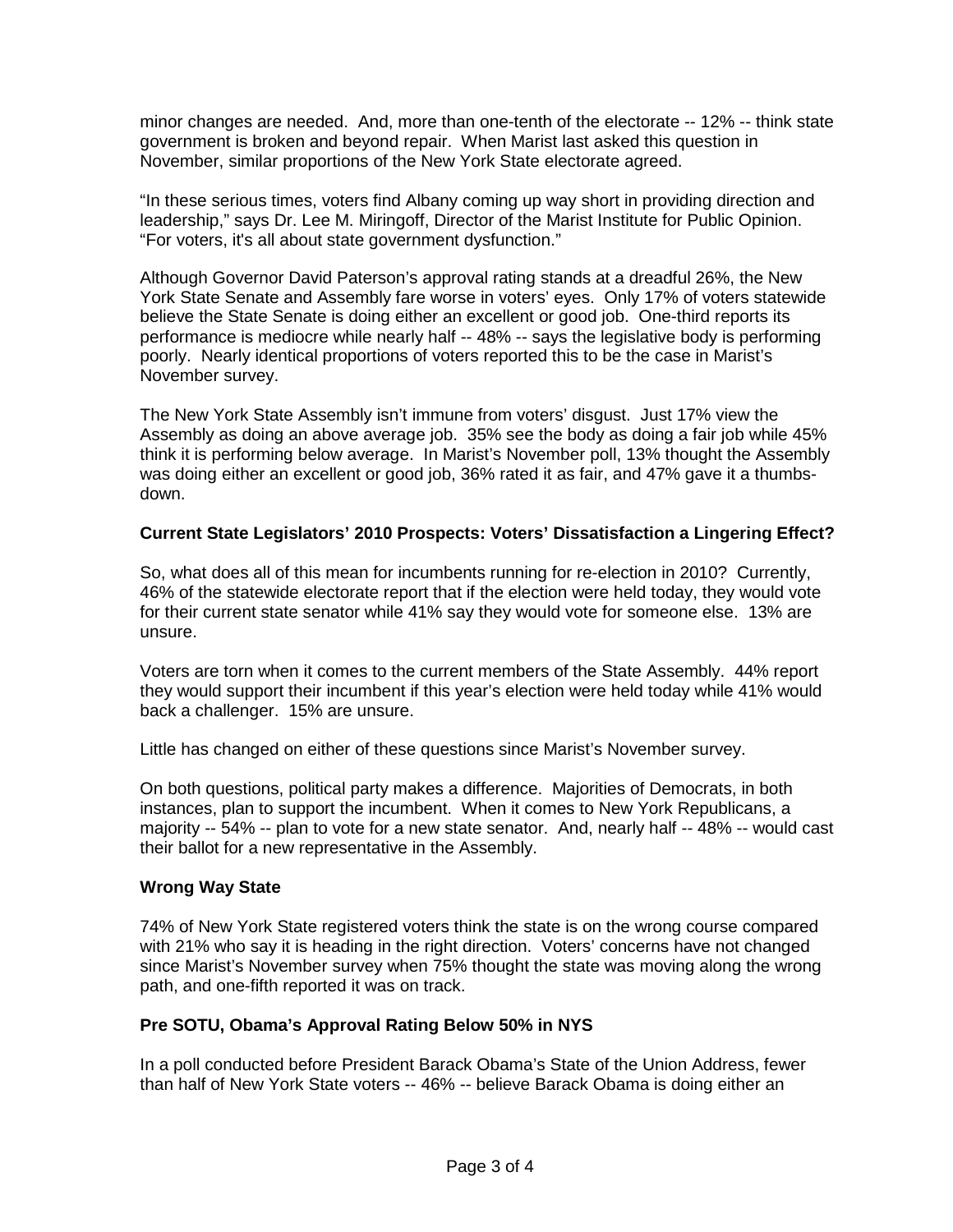excellent or good job as president. 27% say he is doing a fair job, and 27% think he is performing poorly.

This is a major change since The Marist Poll last asked this question in mid-January and is the first time the president's job approval rating has slipped below 50% in New York State since taking office. In mid-January, 56% gave the president above average marks, 22% saw Obama as doing a fair job, and 21% thought he was doing a subpar job.

The decline is the result of a loss of support for the president across party lines. Currently, 65% of Democrats, 21% of Republicans, and 45% of non-enrolled voters think well of the president's job performance. In mid-January, those proportions stood at 73%, 33%, and 52%, respectively.

# **More Than One-Quarter Unsure of DiNapoli**

Name recognition is not a strong suit of New York State Comptroller Tom DiNapoli. Although 31% of voters in New York State think the comptroller is doing either an excellent or good job in office, 27% are either unsure how to rate DiNapoli or have never heard of him. A plurality -- 36% -- reports DiNapoli is doing a fair job in office, and 6% say he is performing poorly.

Mr. DiNapoli has continuously had a difficult time making inroads with the New York State electorate. In The Marist Poll's November survey, DiNapoli received almost identical marks.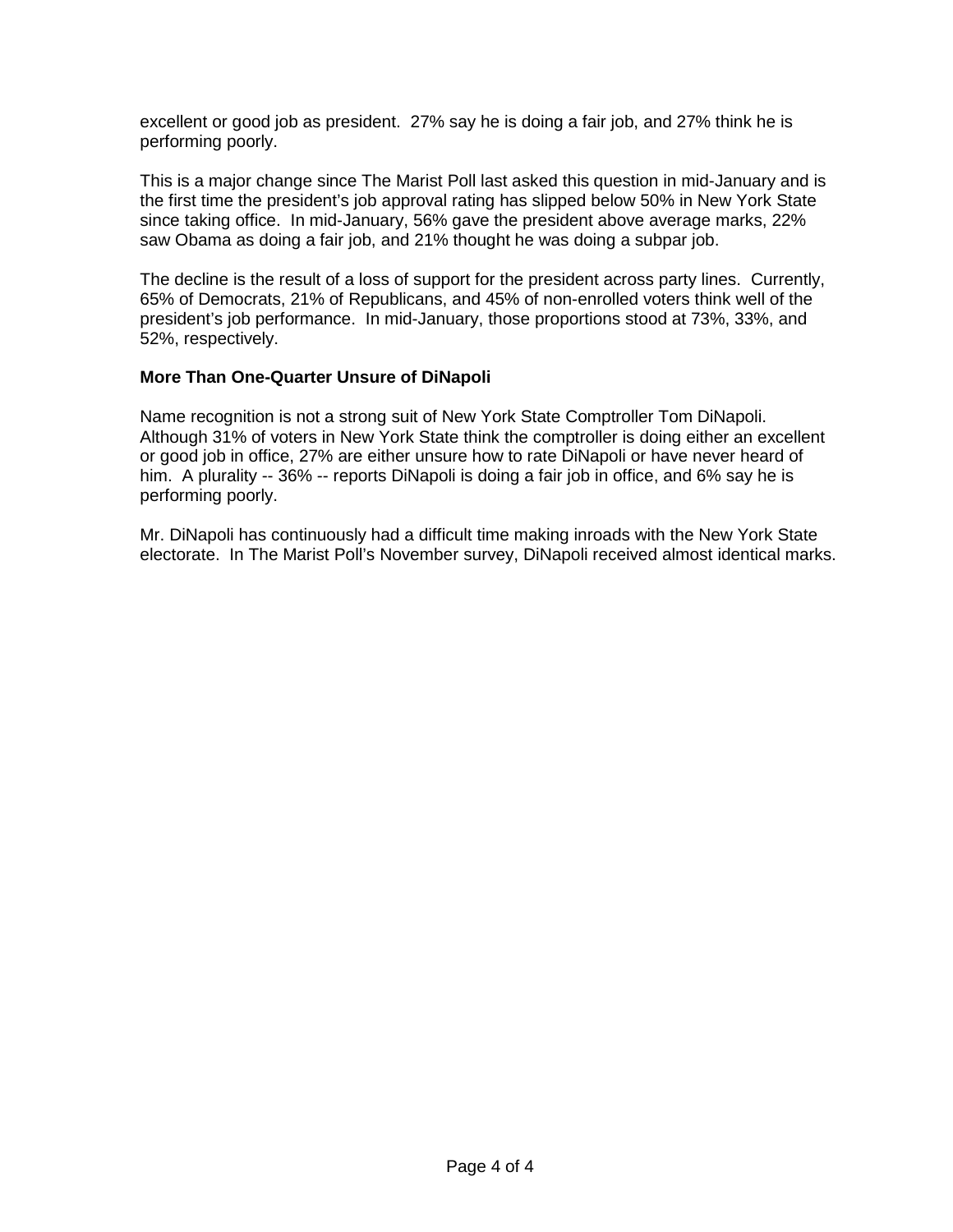# Marist Poll February 2010 NYS Tables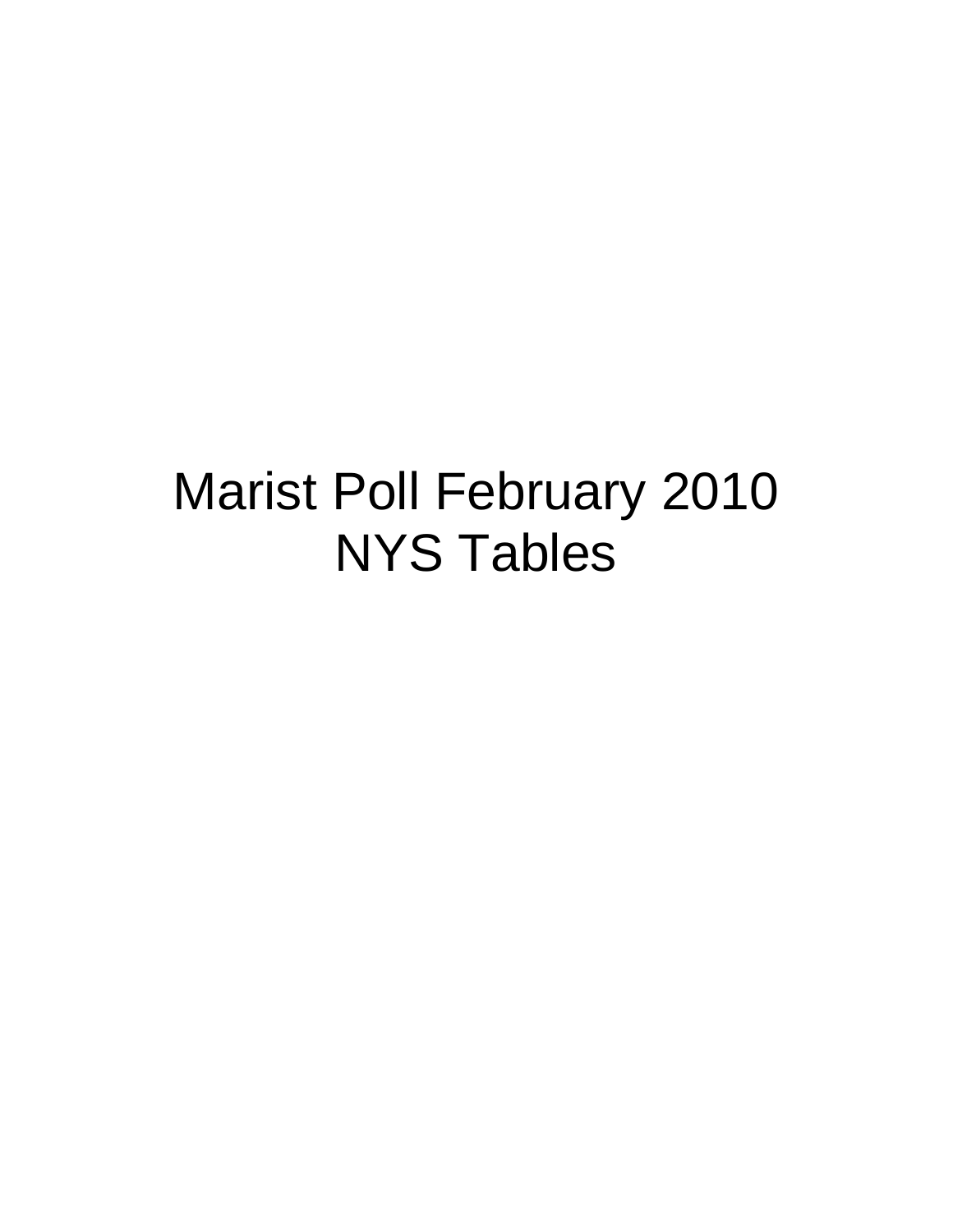|                          |                              | <b>Registered Voters</b> |                                                                                                         |       |       |                                                                                                             |  |
|--------------------------|------------------------------|--------------------------|---------------------------------------------------------------------------------------------------------|-------|-------|-------------------------------------------------------------------------------------------------------------|--|
|                          |                              |                          | Would you rate the job Governor David Paterson is doing in office as<br>excellent, good, fair, or poor? |       |       |                                                                                                             |  |
|                          |                              | <b>Excellent</b>         | Good                                                                                                    | Fair  | Poor  | <b>Unsure-Never Heard</b>                                                                                   |  |
|                          |                              | Row %                    | Row %                                                                                                   | Row % | Row % | Row %                                                                                                       |  |
| <b>Registered Voters</b> |                              | 3%                       | 23%                                                                                                     | 40%   | 30%   | 4%                                                                                                          |  |
| Party                    | <b>Democrat</b>              | 4%                       | 26%                                                                                                     | 40%   | 24%   | 5%                                                                                                          |  |
| <b>Registration</b>      | <b>Republican</b>            | 2%                       | 19%                                                                                                     | 35%   | 41%   | 2%                                                                                                          |  |
|                          | Non-enrolled                 | 3%                       | 24%                                                                                                     | 44%   | 26%   | 4%                                                                                                          |  |
| <b>Political</b>         | <b>Liberal</b>               | 3%                       | 24%                                                                                                     | 46%   | 25%   | 2%                                                                                                          |  |
| Ideology                 | <b>Moderate</b>              | 2%                       | 25%                                                                                                     | 45%   | 26%   | 2%                                                                                                          |  |
|                          | <b>Conservative</b>          | 2%                       | 21%                                                                                                     | 30%   | 40%   | 7%                                                                                                          |  |
| <b>Region</b>            | <b>New York City</b>         | 3%                       | 27%                                                                                                     | 36%   | 30%   | 4%                                                                                                          |  |
|                          | <b>Suburbs</b>               | 0%                       | 21%                                                                                                     | 45%   | 31%   | 3%                                                                                                          |  |
|                          | <b>Upstate</b>               | 4%                       | 23%                                                                                                     | 39%   | 29%   | 5%                                                                                                          |  |
| <b>Income</b>            | <b>Less \$50,000</b>         | 3%                       | 24%                                                                                                     | 42%   | 27%   | 4%                                                                                                          |  |
|                          | \$50,000-\$99,999            | 3%                       | 23%                                                                                                     | 37%   | 32%   | 5%                                                                                                          |  |
|                          | \$100,000 or<br>more         | 1%                       | 25%                                                                                                     | 40%   | 34%   | 1%                                                                                                          |  |
| <b>Income</b>            | <b>Less than</b><br>\$50,000 | 3%                       | 24%                                                                                                     | 42%   | 27%   | 4%                                                                                                          |  |
|                          | \$50,000 or more             | 2%                       | 24%                                                                                                     | 38%   | 33%   | 3%                                                                                                          |  |
| Race                     | <b>White</b>                 | 3%                       | 22%                                                                                                     | 40%   | 32%   | 3%                                                                                                          |  |
|                          | <b>Non White</b>             | 4%                       | 28%                                                                                                     | 38%   | 22%   | 8%                                                                                                          |  |
| Age                      | 18 to 29                     | 6%                       | 23%                                                                                                     | 34%   | 27%   | 10%                                                                                                         |  |
|                          | 30 to 44                     | 2%                       | 20%                                                                                                     | 35%   | 38%   | 5%                                                                                                          |  |
|                          | 45 to 59                     | 1%                       | 21%                                                                                                     | 47%   | 29%   | 2%                                                                                                          |  |
|                          | 60 or older                  | 5%                       | 28%                                                                                                     | 38%   | 26%   | 3%                                                                                                          |  |
| Age                      | <b>Under 45</b>              | 3%                       | 21%                                                                                                     | 35%   | 35%   | 7%                                                                                                          |  |
|                          | 45 or older                  | 3%                       | 25%                                                                                                     | 42%   | 27%   | 3%                                                                                                          |  |
| <b>Gender</b>            | <b>Men</b>                   | 5%                       | 23%                                                                                                     | 36%   | 32%   | 4%                                                                                                          |  |
|                          | <b>Women</b>                 | 1%                       | 24%                                                                                                     | 43%   | 27%   | 4%                                                                                                          |  |
| rounding.                |                              |                          |                                                                                                         |       |       | February 2010 Marist Poll New York Registered Voters "N=838 MOE +/- 3.5%". Totals may not add to 100 due to |  |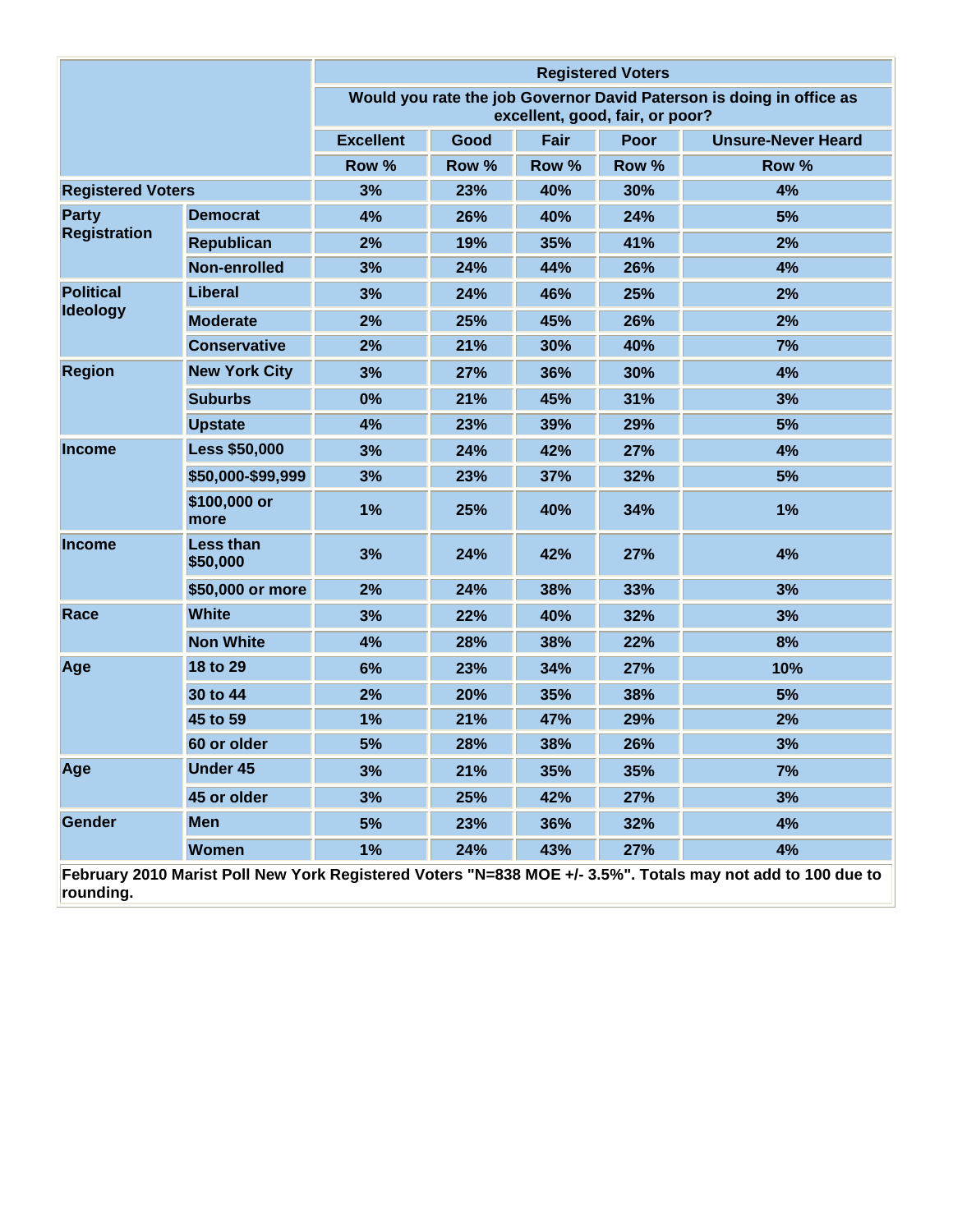|                                                                                                                          |                              |                | <b>Registered Voters</b>                                                                       |               |  |  |  |
|--------------------------------------------------------------------------------------------------------------------------|------------------------------|----------------|------------------------------------------------------------------------------------------------|---------------|--|--|--|
|                                                                                                                          |                              |                | Do you approve or disapprove of how Governor David<br>Paterson is handling the state's budget? |               |  |  |  |
|                                                                                                                          |                              | <b>Approve</b> | <b>Disapprove</b>                                                                              | <b>Unsure</b> |  |  |  |
|                                                                                                                          |                              | Row %          | Row %                                                                                          | Row %         |  |  |  |
| <b>Registered Voters</b>                                                                                                 |                              | 37%            | 57%                                                                                            | 6%            |  |  |  |
| <b>Party</b>                                                                                                             | <b>Democrat</b>              | 41%            | 54%                                                                                            | 5%            |  |  |  |
| <b>Registration</b>                                                                                                      | <b>Republican</b>            | 31%            | 63%                                                                                            | 6%            |  |  |  |
|                                                                                                                          | Non-enrolled                 | 33%            | 60%                                                                                            | 7%            |  |  |  |
| <b>Political</b>                                                                                                         | Liberal                      | 34%            | 62%                                                                                            | 5%            |  |  |  |
| <b>Ideology</b>                                                                                                          | <b>Moderate</b>              | 39%            | 56%                                                                                            | 5%            |  |  |  |
|                                                                                                                          | <b>Conservative</b>          | 35%            | 58%                                                                                            | 7%            |  |  |  |
| <b>Region</b>                                                                                                            | <b>New York City</b>         | 36%            | 56%                                                                                            | 8%            |  |  |  |
|                                                                                                                          | <b>Suburbs</b>               | 33%            | 63%                                                                                            | 5%            |  |  |  |
|                                                                                                                          | <b>Upstate</b>               | 39%            | 56%                                                                                            | 5%            |  |  |  |
| Income                                                                                                                   | <b>Less \$50,000</b>         | 37%            | 57%                                                                                            | 6%            |  |  |  |
|                                                                                                                          | \$50,000-<br>\$99,999        | 35%            | 59%                                                                                            | 5%            |  |  |  |
|                                                                                                                          | \$100,000 or<br>more         | 37%            | 59%                                                                                            | 4%            |  |  |  |
| <b>Income</b>                                                                                                            | <b>Less than</b><br>\$50,000 | 37%            | 57%                                                                                            | 6%            |  |  |  |
|                                                                                                                          | \$50,000 or<br>more          | 36%            | 59%                                                                                            | 5%            |  |  |  |
| Race                                                                                                                     | <b>White</b>                 | 35%            | 59%                                                                                            | 6%            |  |  |  |
|                                                                                                                          | <b>Non White</b>             | 40%            | 55%                                                                                            | 5%            |  |  |  |
| Age                                                                                                                      | 18 to 29                     | 30%            | 67%                                                                                            | 3%            |  |  |  |
|                                                                                                                          | 30 to 44                     | 26%            | 66%                                                                                            | 8%            |  |  |  |
|                                                                                                                          | 45 to 59                     | 37%            | 59%                                                                                            | 5%            |  |  |  |
|                                                                                                                          | 60 or older                  | 47%            | 46%                                                                                            | <b>6%</b>     |  |  |  |
| Age                                                                                                                      | <b>Under 45</b>              | 28%            | 66%                                                                                            | 6%            |  |  |  |
|                                                                                                                          | 45 or older                  | 42%            | 52%                                                                                            | 5%            |  |  |  |
| Gender                                                                                                                   | <b>Men</b>                   | 40%            | 54%                                                                                            | 5%            |  |  |  |
|                                                                                                                          | <b>Women</b>                 | 33%            | 61%                                                                                            | 6%            |  |  |  |
| February 2010 Marist Poll New York Registered Voters "N=838 MOE +/- 3.5%". Totals<br>may not add to 100 due to rounding. |                              |                |                                                                                                |               |  |  |  |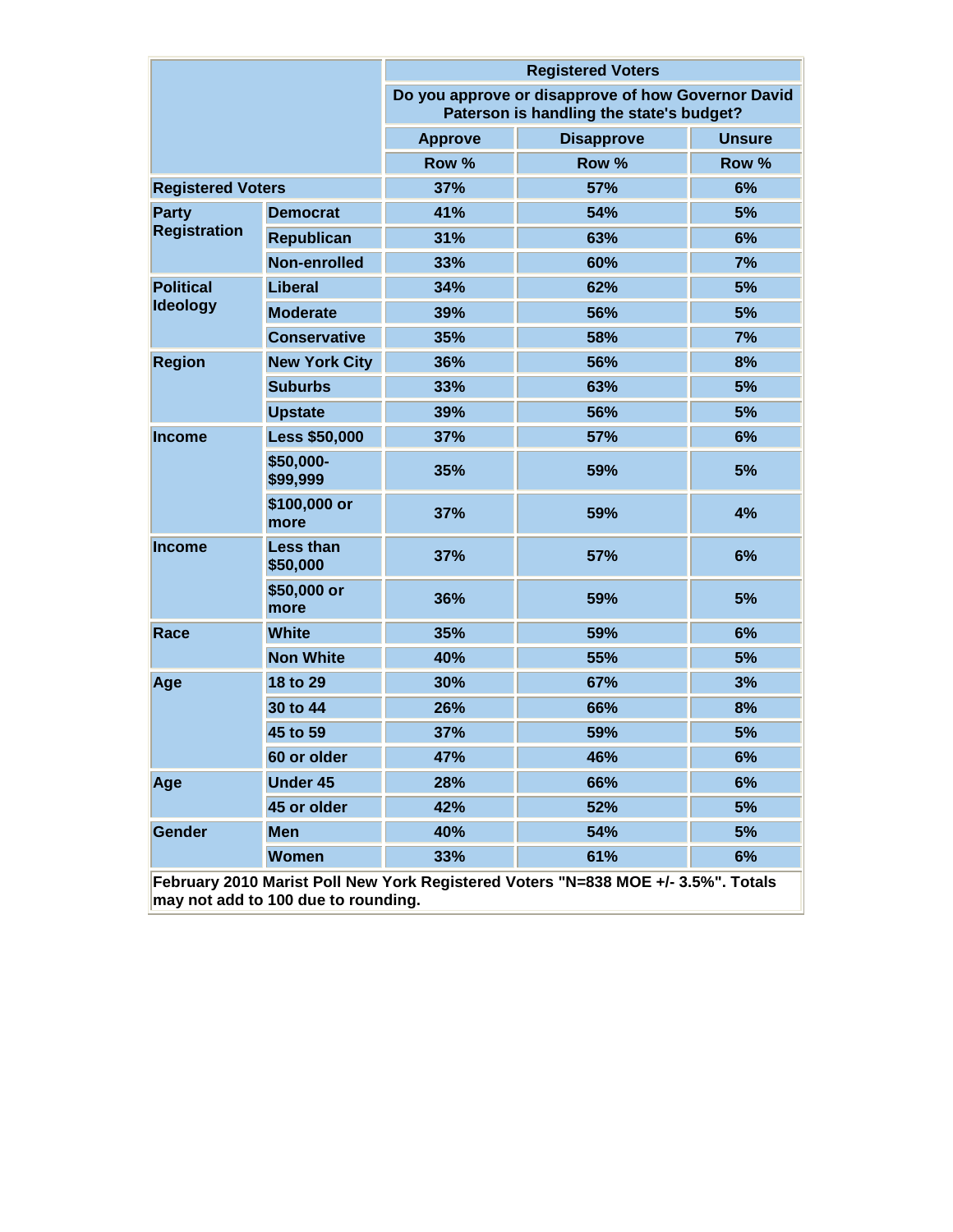|                                                                                                                             |                           | <b>Democrats</b>                                                   |           |               |  |  |
|-----------------------------------------------------------------------------------------------------------------------------|---------------------------|--------------------------------------------------------------------|-----------|---------------|--|--|
|                                                                                                                             |                           | Do you want David Paterson to run for governor in<br>2010, or not? |           |               |  |  |
|                                                                                                                             |                           | <b>Yes</b>                                                         | <b>No</b> | <b>Unsure</b> |  |  |
|                                                                                                                             |                           | Row %                                                              | Row %     | Row %         |  |  |
| <b>Democrats</b>                                                                                                            |                           | 33%                                                                | 60%       | 7%            |  |  |
| <b>Political</b>                                                                                                            | Liberal                   | 31%                                                                | 62%       | 7%            |  |  |
| <b>Ideology</b>                                                                                                             | <b>Moderate</b>           | 33%                                                                | 58%       | 9%            |  |  |
|                                                                                                                             | <b>Conservative</b>       | 37%                                                                | 59%       | 4%            |  |  |
| <b>Region</b>                                                                                                               | <b>New York City</b>      | 36%                                                                | 58%       | 6%            |  |  |
|                                                                                                                             | <b>Suburbs</b>            | 28%                                                                | 61%       | 11%           |  |  |
|                                                                                                                             | <b>Upstate</b>            | 31%                                                                | 63%       | 6%            |  |  |
| <b>Income</b>                                                                                                               | <b>Less than \$50,000</b> | 41%                                                                | 52%       | 7%            |  |  |
|                                                                                                                             | \$50,000 or more          | 31%                                                                | 64%       | 5%            |  |  |
| Race                                                                                                                        | <b>White</b>              | 26%                                                                | 69%       | 5%            |  |  |
|                                                                                                                             | <b>Non White</b>          | 44%                                                                | 45%       | 10%           |  |  |
| Age                                                                                                                         | <b>Under 45</b>           | 34%                                                                | 59%       | 7%            |  |  |
|                                                                                                                             | 45 or older               | 32%                                                                | 61%       | 7%            |  |  |
| <b>Gender</b>                                                                                                               | <b>Men</b>                | 38%                                                                | 57%       | 5%            |  |  |
|                                                                                                                             | <b>Women</b>              | 30%                                                                | 62%       | 8%            |  |  |
| February 2010 Marist Poll New York Registered Democrats "N=360 MOE +/- 5.5%".<br>Totals may not add to 100 due to rounding. |                           |                                                                    |           |               |  |  |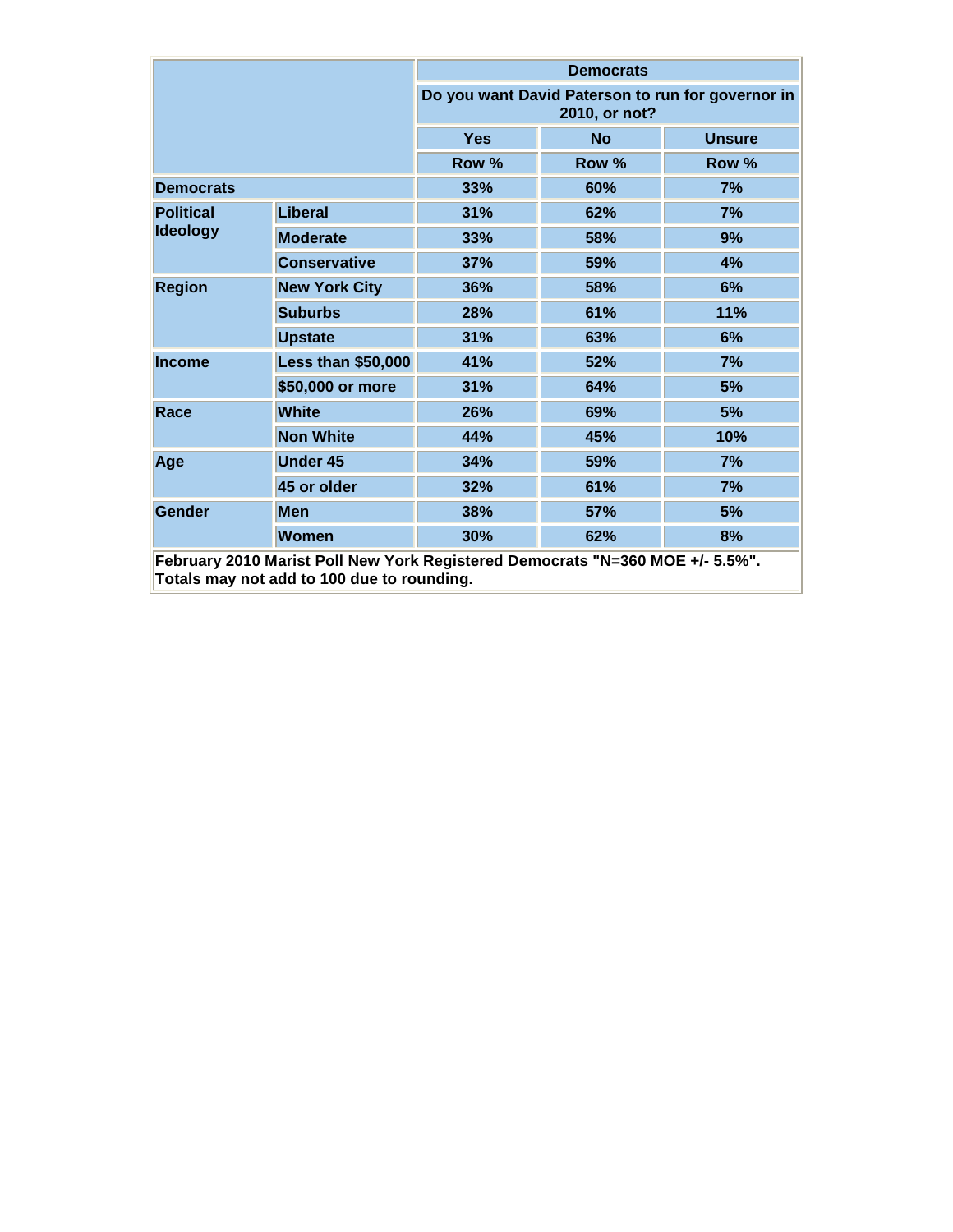|                                                                                                                             |                           | <b>Democrats</b>                                                 |           |               |  |  |
|-----------------------------------------------------------------------------------------------------------------------------|---------------------------|------------------------------------------------------------------|-----------|---------------|--|--|
|                                                                                                                             |                           | Do you want Andrew Cuomo to run for governor in<br>2010, or not? |           |               |  |  |
|                                                                                                                             |                           | <b>Yes</b>                                                       | <b>No</b> | <b>Unsure</b> |  |  |
|                                                                                                                             |                           | Row %                                                            | Row %     | Row %         |  |  |
| <b>Democrats</b>                                                                                                            |                           | 76%                                                              | 16%       | 8%            |  |  |
| <b>Political</b>                                                                                                            | <b>Liberal</b>            | 83%                                                              | 9%        | 8%            |  |  |
| <b>Ideology</b>                                                                                                             | <b>Moderate</b>           | 71%                                                              | 22%       | 8%            |  |  |
|                                                                                                                             | <b>Conservative</b>       | 80%                                                              | 13%       | 6%            |  |  |
| <b>Region</b>                                                                                                               | <b>New York City</b>      | 77%                                                              | 17%       | 6%            |  |  |
|                                                                                                                             | <b>Suburbs</b>            | 77%                                                              | 15%       | 8%            |  |  |
|                                                                                                                             | <b>Upstate</b>            | <b>74%</b>                                                       | 14%       | 12%           |  |  |
| <b>Income</b>                                                                                                               | <b>Less than \$50,000</b> | 79%                                                              | 19%       | 3%            |  |  |
|                                                                                                                             | \$50,000 or more          | 77%                                                              | 15%       | 8%            |  |  |
| Race                                                                                                                        | <b>White</b>              | 80%                                                              | 12%       | 8%            |  |  |
|                                                                                                                             | <b>Non White</b>          | 70%                                                              | 21%       | 9%            |  |  |
| Age                                                                                                                         | <b>Under 45</b>           | 75%                                                              | 14%       | 10%           |  |  |
|                                                                                                                             | 45 or older               | 76%                                                              | 17%       | 7%            |  |  |
| <b>Gender</b>                                                                                                               | <b>Men</b>                | 71%                                                              | 19%       | 10%           |  |  |
|                                                                                                                             | <b>Women</b>              | 80%                                                              | 13%       | 7%            |  |  |
| February 2010 Marist Poll New York Registered Democrats "N=360 MOE +/- 5.5%".<br>Totals may not add to 100 due to rounding. |                           |                                                                  |           |               |  |  |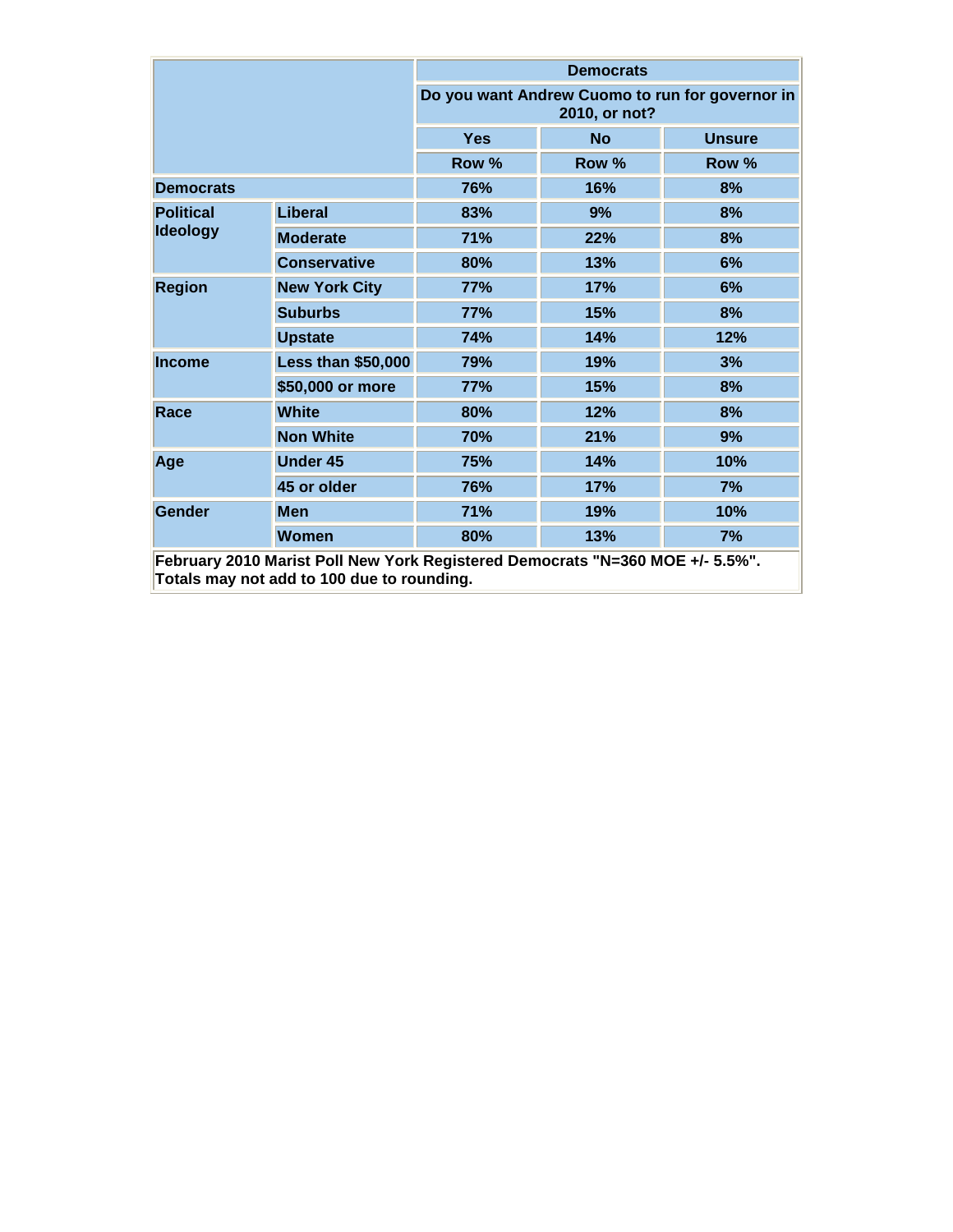# **Nature of the Sample: 624 New York State Registered Voters**

This survey of 624 New York State registered voters was conducted on March 11<sup>th</sup>, 2008. Registered voters were interviewed by telephone in proportion to the voter registration in each county in New York State and adjusted for turnout in statewide elections. The margin of error is  $\pm 4\%$ . The error margin increases for crosstabulations.

**Question Wording**: If Eliot Spitzer steps down as governor, Lieutenant Governor David Paterson becomes governor and will fulfill the remainder of Governor Spitzer's term in office. Do you want each of the following to run for governor in 2010:

| <b>Registered Voters</b> | Yes | <b>No</b> | Unsure |
|--------------------------|-----|-----------|--------|
| <b>David Paterson</b>    | 50% | 24%       | 26%    |
| Democrat                 | 55% | 19%       | 26%    |
| Republican               | 42% | 29%       | 29%    |
| Non-enrolled             | 50% | 25%       | 25%    |
| <b>Andrew Cuomo</b>      | 39% | 49%       | 12%    |
| Democrat                 | 46% | 41%       | 13%    |
| Republican               | 30% | 61%       | 9%     |
| Non-enrolled             | 41% | 47%       | 12%    |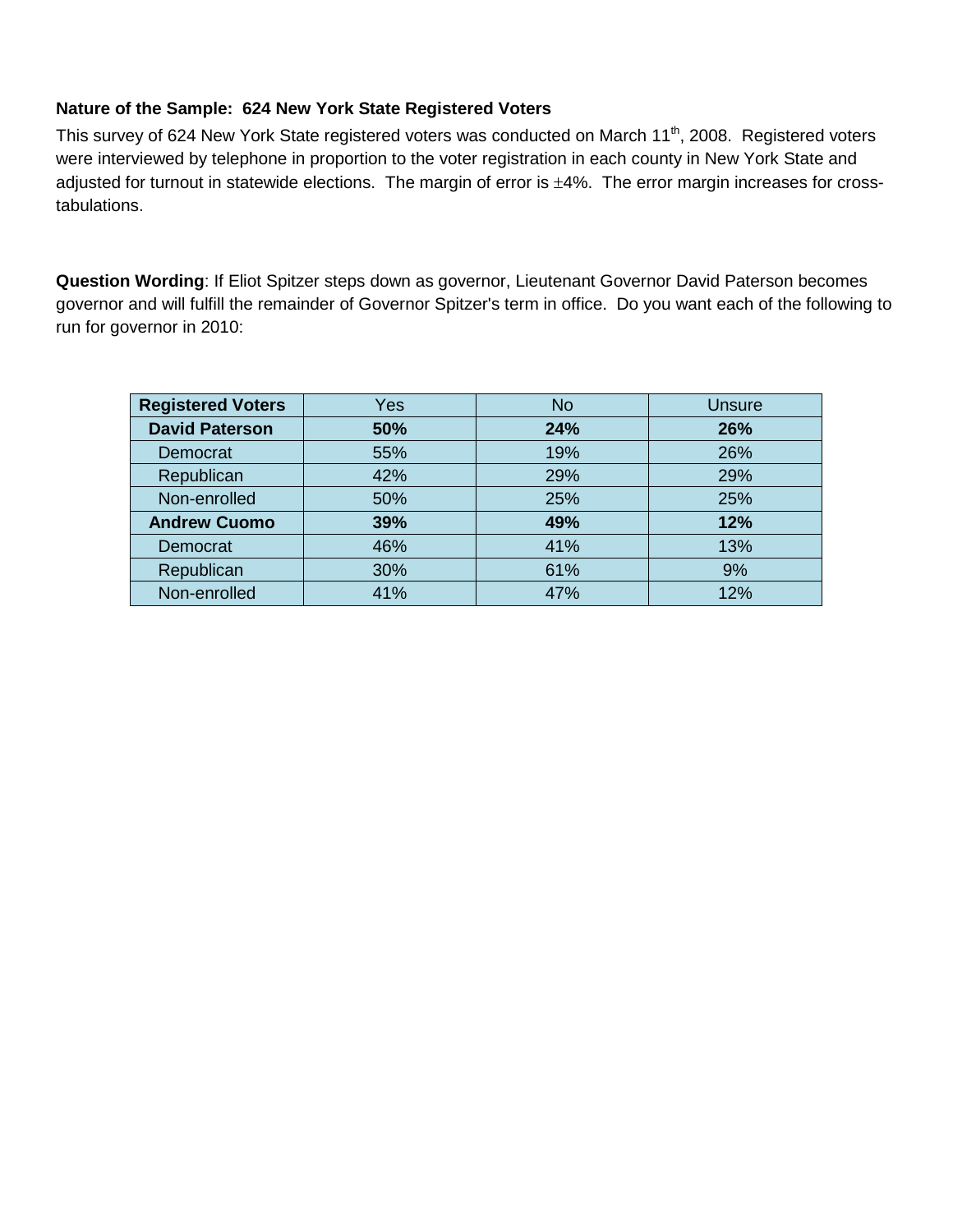|                  |                                            | <b>Democrats</b>                                                                                                                   |                     |               |  |  |
|------------------|--------------------------------------------|------------------------------------------------------------------------------------------------------------------------------------|---------------------|---------------|--|--|
|                  |                                            | If this year's New York State Democratic primary for<br>Governor were held today, whom would you support if the<br>candidates are: |                     |               |  |  |
|                  |                                            | <b>David Paterson</b>                                                                                                              | <b>Andrew Cuomo</b> | <b>Unsure</b> |  |  |
|                  |                                            | Row %                                                                                                                              | Row %               | Row %         |  |  |
| <b>Democrats</b> |                                            | 23%                                                                                                                                | 70%                 | 7%            |  |  |
| <b>Political</b> | Liberal                                    | 17%                                                                                                                                | 78%                 | 5%            |  |  |
| <b>Ideology</b>  | <b>Moderate</b>                            | 27%                                                                                                                                | 65%                 | 8%            |  |  |
|                  | <b>Conservative</b>                        | 29%                                                                                                                                | 65%                 | 7%            |  |  |
| <b>Region</b>    | <b>New York City</b>                       | 24%                                                                                                                                | 69%                 | 7%            |  |  |
|                  | <b>Suburbs</b>                             | 19%                                                                                                                                | 76%                 | 5%            |  |  |
|                  | <b>Upstate</b>                             | 24%                                                                                                                                | 69%                 | 7%            |  |  |
| <b>Income</b>    | <b>Less than</b><br>\$50,000               | 22%                                                                                                                                | 69%                 | 9%            |  |  |
|                  | \$50,000 or<br>more                        | 24%                                                                                                                                | 72%                 | 4%            |  |  |
| <b>Race</b>      | <b>White</b>                               | 16%                                                                                                                                | 79%                 | 5%            |  |  |
|                  | <b>Non White</b>                           | 36%                                                                                                                                | 56%                 | 8%            |  |  |
| Age              | <b>Under 45</b>                            | 28%                                                                                                                                | 65%                 | 7%            |  |  |
|                  | 45 or older                                | 21%                                                                                                                                | 73%                 | 6%            |  |  |
| Gender           | <b>Men</b>                                 | 23%                                                                                                                                | 70%                 | 7%            |  |  |
|                  | <b>Women</b>                               | 23%                                                                                                                                | 70%                 | 6%            |  |  |
|                  | Totals may not add to 100 due to rounding. | February 2010 Marist Poll New York Registered Democrats "N=360 MOE +/- 5.5%".                                                      |                     |               |  |  |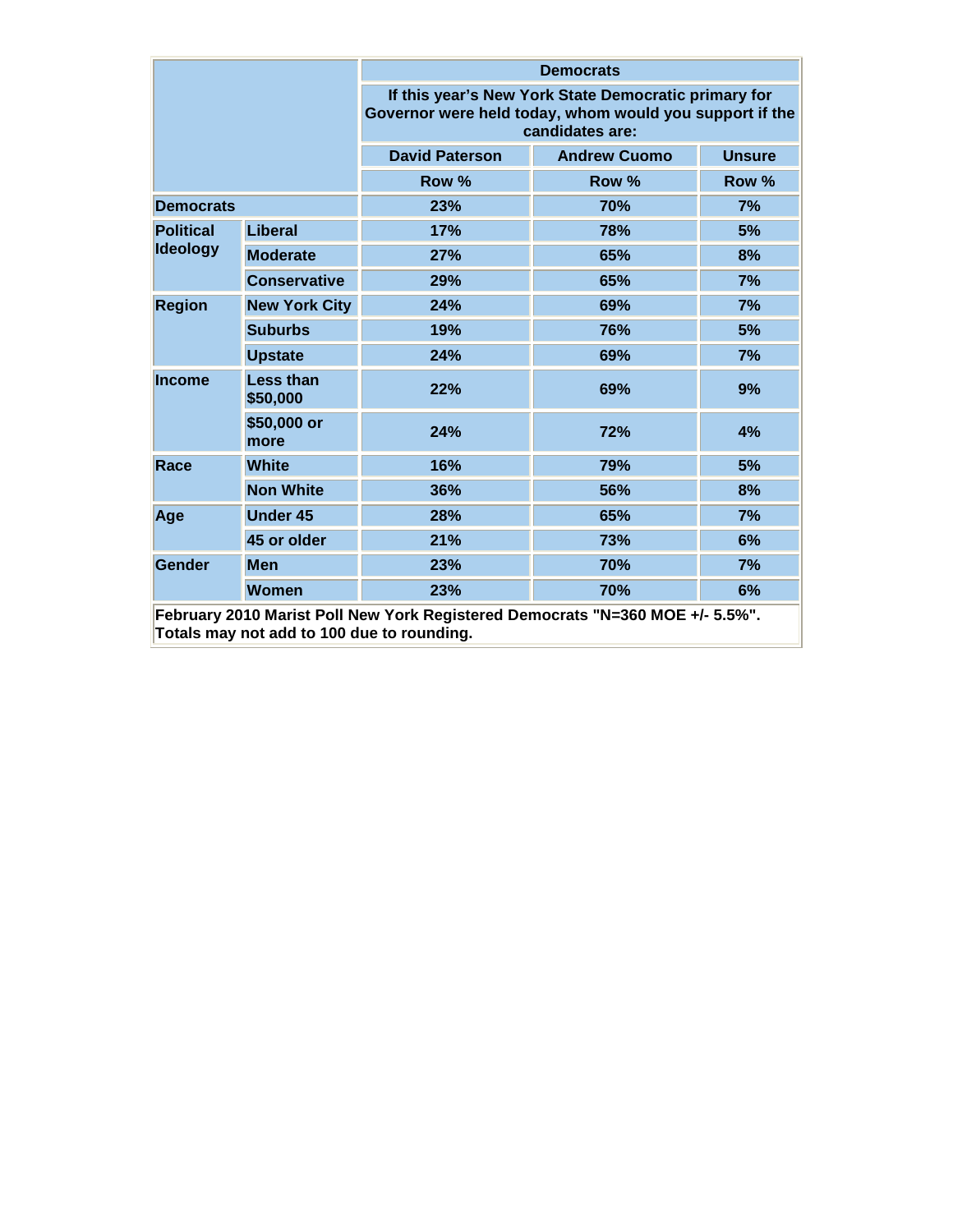|                          |                                     | <b>Registered Voters</b>                                                                                                 |                                                       |               |  |  |
|--------------------------|-------------------------------------|--------------------------------------------------------------------------------------------------------------------------|-------------------------------------------------------|---------------|--|--|
|                          |                                     | If the 2010 election for Governor of New York State were<br>held today, whom would you support if the candidates<br>are: |                                                       |               |  |  |
|                          |                                     | David Paterson, the<br><b>Democratic candidate</b>                                                                       | <b>Rick Lazio, the</b><br><b>Republican candidate</b> | <b>Unsure</b> |  |  |
|                          |                                     | Row %                                                                                                                    | Row %                                                 | Row %         |  |  |
| <b>Registered Voters</b> |                                     | 43%                                                                                                                      | 46%                                                   | 11%           |  |  |
| Party                    | <b>Democrat</b>                     | 62%                                                                                                                      | 26%                                                   | 12%           |  |  |
| <b>Registration</b>      | <b>Republican</b>                   | 21%                                                                                                                      | 71%                                                   | 8%            |  |  |
|                          | Non-enrolled                        | 34%                                                                                                                      | 53%                                                   | 13%           |  |  |
| <b>Political</b>         | Liberal                             | 59%                                                                                                                      | 29%                                                   | 12%           |  |  |
| <b>Ideology</b>          | <b>Moderate</b>                     | 44%                                                                                                                      | 44%                                                   | 12%           |  |  |
|                          | <b>Conservative</b>                 | 27%                                                                                                                      | 63%                                                   | 10%           |  |  |
| <b>Region</b>            | <b>New York City</b>                | 55%                                                                                                                      | 35%                                                   | 11%           |  |  |
|                          | <b>Suburbs</b>                      | 39%                                                                                                                      | 53%                                                   | 8%            |  |  |
|                          | <b>Upstate</b>                      | 38%                                                                                                                      | 49%                                                   | 13%           |  |  |
| <b>Income</b>            | <b>Less \$50,000</b>                | 46%                                                                                                                      | 41%                                                   | 13%           |  |  |
|                          | \$50,000-<br>\$99,999               | 45%                                                                                                                      | 47%                                                   | 8%            |  |  |
|                          | \$100,000 or<br>more                | 41%                                                                                                                      | 49%                                                   | 9%            |  |  |
| <b>Income</b>            | <b>Less than</b><br>\$50,000        | 46%                                                                                                                      | 41%                                                   | 13%           |  |  |
|                          | \$50,000 or<br>more                 | 43%                                                                                                                      | 48%                                                   | 9%            |  |  |
| Race                     | <b>White</b>                        | 37%                                                                                                                      | 52%                                                   | 11%           |  |  |
|                          | <b>Non White</b>                    | 62%                                                                                                                      | 26%                                                   | 11%           |  |  |
| Age                      | 18 to 29                            | 49%                                                                                                                      | 46%                                                   | 5%            |  |  |
|                          | 30 to 44                            | 39%                                                                                                                      | 50%                                                   | 11%           |  |  |
|                          | 45 to 59                            | 39%                                                                                                                      | 48%                                                   | 13%           |  |  |
|                          | 60 or older                         | 48%                                                                                                                      | 40%                                                   | 12%           |  |  |
| Age                      | <b>Under 45</b>                     | 42%                                                                                                                      | 49%                                                   | 9%            |  |  |
|                          | 45 or older                         | 43%                                                                                                                      | 44%                                                   | 13%           |  |  |
| Gender                   | <b>Men</b>                          | 47%                                                                                                                      | 46%                                                   | 8%            |  |  |
|                          | <b>Women</b>                        | 39%                                                                                                                      | 46%                                                   | 15%           |  |  |
|                          | may not add to 100 due to rounding. | February 2010 Marist Poll New York Registered Voters "N=838 MOE +/- 3.5%". Totals                                        |                                                       |               |  |  |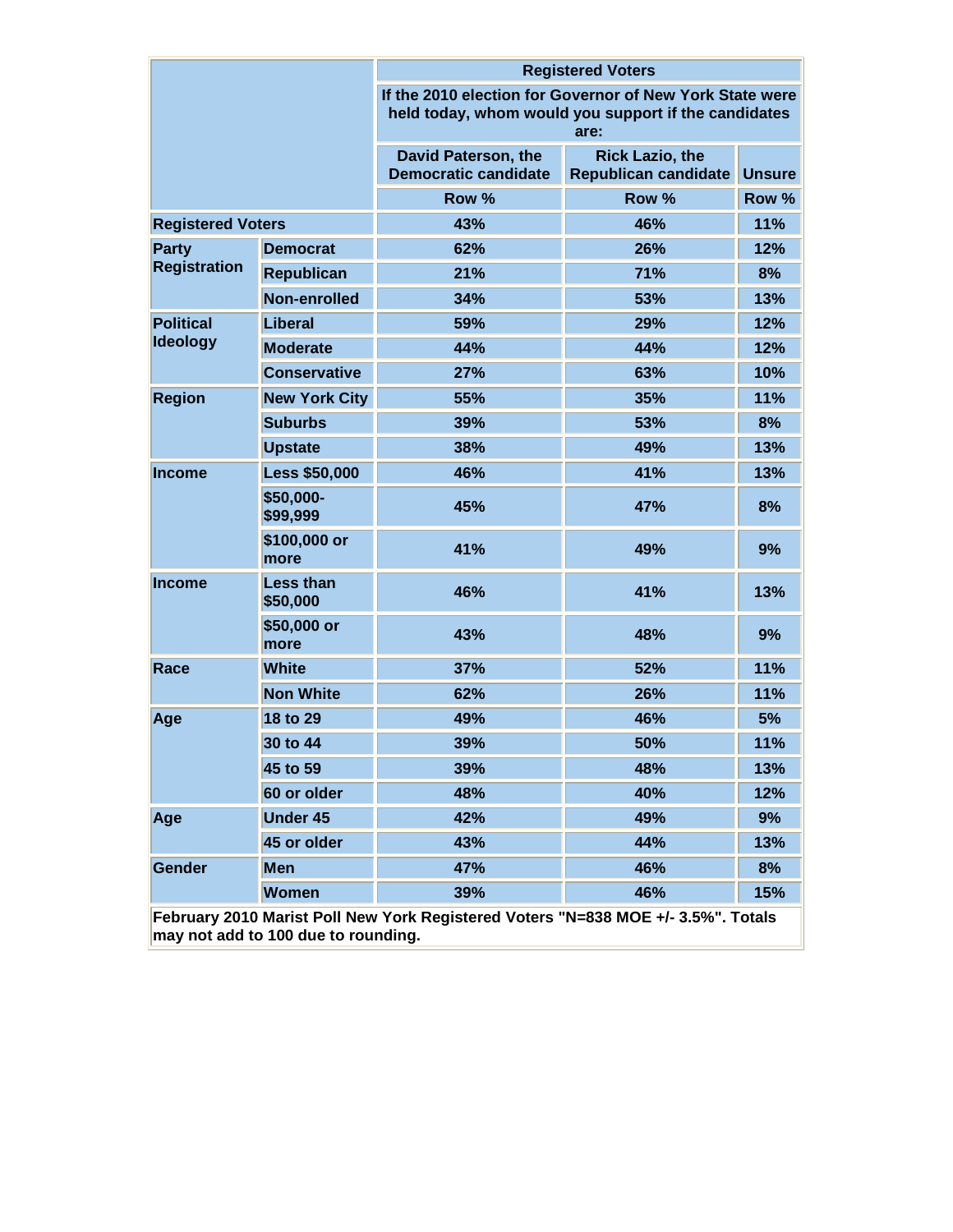|                          |                                     | <b>Registered Voters</b>                                                                                                 |                                                |               |  |  |
|--------------------------|-------------------------------------|--------------------------------------------------------------------------------------------------------------------------|------------------------------------------------|---------------|--|--|
|                          |                                     | If the 2010 election for Governor of New York State were<br>held today, whom would you support if the candidates<br>are: |                                                |               |  |  |
|                          |                                     | <b>Andrew Cuomo, the</b><br><b>Democratic candidate</b>                                                                  | <b>Rick Lazio, the</b><br>Republican candidate | <b>Unsure</b> |  |  |
|                          |                                     | Row %                                                                                                                    | Row %                                          | Row %         |  |  |
| <b>Registered Voters</b> |                                     | 64%                                                                                                                      | 27%                                            | 9%            |  |  |
| <b>Party</b>             | <b>Democrat</b>                     | 84%                                                                                                                      | 10%                                            | 6%            |  |  |
| <b>Registration</b>      | <b>Republican</b>                   | 33%                                                                                                                      | 58%                                            | 9%            |  |  |
|                          | Non-enrolled                        | 61%                                                                                                                      | 28%                                            | 11%           |  |  |
| <b>Political</b>         | Liberal                             | 85%                                                                                                                      | 8%                                             | 7%            |  |  |
| <b>Ideology</b>          | <b>Moderate</b>                     | 70%                                                                                                                      | 22%                                            | 9%            |  |  |
|                          | <b>Conservative</b>                 | 39%                                                                                                                      | 50%                                            | 11%           |  |  |
| <b>Region</b>            | <b>New York City</b>                | 70%                                                                                                                      | 26%                                            | 4%            |  |  |
| <b>Suburbs</b>           |                                     | 63%                                                                                                                      | 28%                                            | 10%           |  |  |
|                          | <b>Upstate</b>                      | 60%                                                                                                                      | 28%                                            | 12%           |  |  |
| <b>Income</b>            | <b>Less \$50,000</b>                | 70%                                                                                                                      | 23%                                            | 7%            |  |  |
|                          | \$50,000-<br>\$99,999               | 65%                                                                                                                      | 27%                                            | 8%            |  |  |
|                          | \$100,000 or<br>more                | 59%                                                                                                                      | 33%                                            | 8%            |  |  |
| <b>Income</b>            | <b>Less than</b><br>\$50,000        | 70%                                                                                                                      | 23%                                            | 7%            |  |  |
|                          | \$50,000 or<br>more                 | 62%                                                                                                                      | 30%                                            | 8%            |  |  |
| Race                     | <b>White</b>                        | 61%                                                                                                                      | 30%                                            | 9%            |  |  |
|                          | <b>Non White</b>                    | 72%                                                                                                                      | 19%                                            | 9%            |  |  |
| Age                      | 18 to 29                            | 70%                                                                                                                      | 18%                                            | 12%           |  |  |
|                          | 30 to 44                            | 60%                                                                                                                      | 31%                                            | 9%            |  |  |
|                          | 45 to 59                            | 60%                                                                                                                      | 31%                                            | 9%            |  |  |
|                          | 60 or older                         | 67%                                                                                                                      | 26%                                            | 8%            |  |  |
| Age                      | <b>Under 45</b>                     | 63%                                                                                                                      | 26%                                            | 10%           |  |  |
|                          | 45 or older                         | 63%                                                                                                                      | 28%                                            | 8%            |  |  |
| Gender                   | <b>Men</b>                          | 61%                                                                                                                      | 31%                                            | 8%            |  |  |
|                          | <b>Women</b>                        | 66%                                                                                                                      | 24%                                            | 10%           |  |  |
|                          | may not add to 100 due to rounding. | February 2010 Marist Poll New York Registered Voters "N=838 MOE +/- 3.5%". Totals                                        |                                                |               |  |  |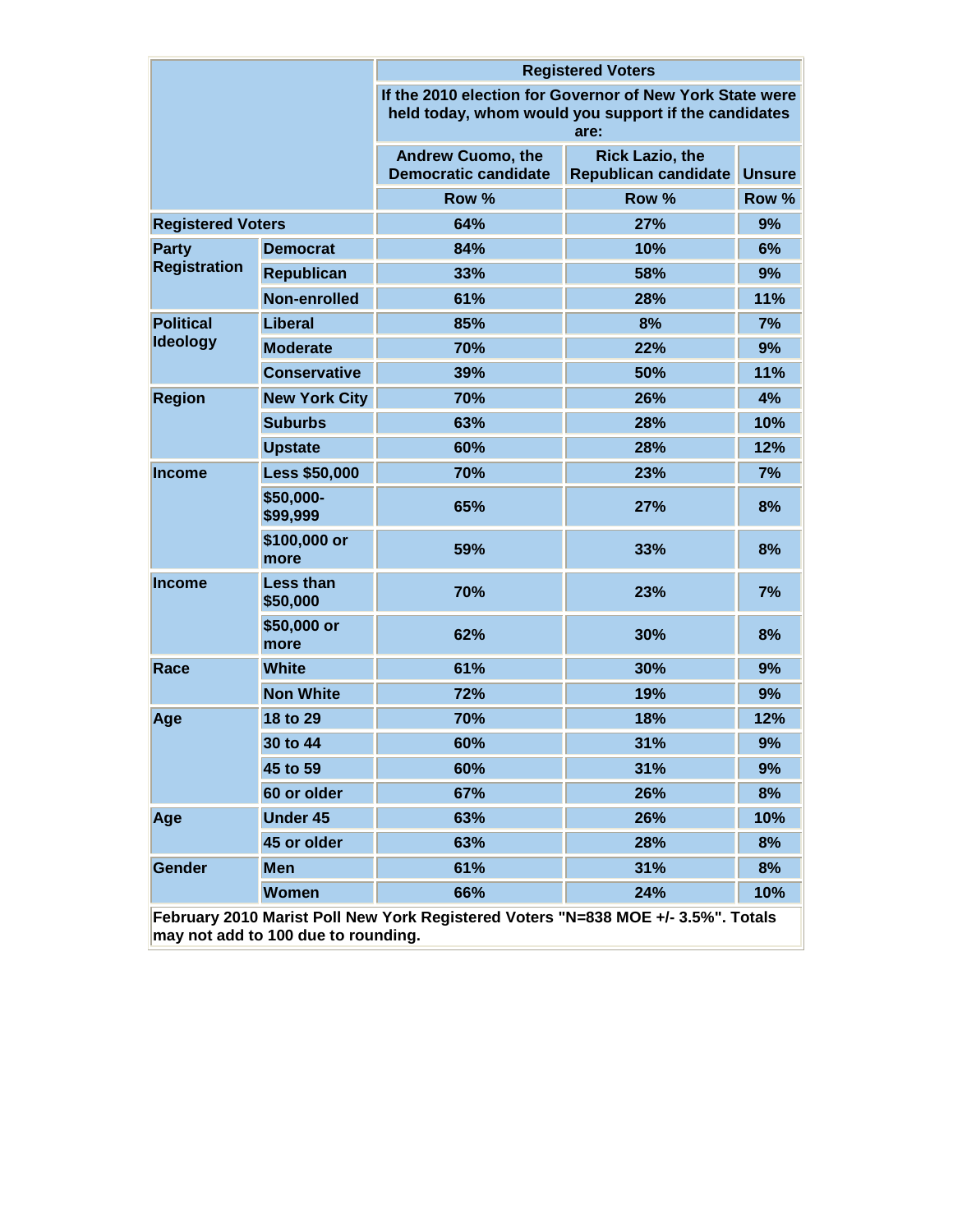|                          |                                                                                                          | <b>Registered Voters</b> |       |       |             |                                                                                                                              |  |
|--------------------------|----------------------------------------------------------------------------------------------------------|--------------------------|-------|-------|-------------|------------------------------------------------------------------------------------------------------------------------------|--|
|                          |                                                                                                          |                          |       |       |             | Would you rate the job New York State Attorney General Andrew Cuomo is<br>doing in office as excellent, good, fair, or poor? |  |
|                          |                                                                                                          | <b>Excellent</b>         | Good  | Fair  | <b>Poor</b> | <b>Unsure-Never Heard</b>                                                                                                    |  |
|                          |                                                                                                          | Row %                    | Row % | Row % | Row %       | Row %                                                                                                                        |  |
| <b>Registered Voters</b> |                                                                                                          | 17%                      | 45%   | 26%   | 6%          | 6%                                                                                                                           |  |
| <b>Party</b>             | <b>Democrat</b>                                                                                          | 23%                      | 46%   | 21%   | 4%          | 6%                                                                                                                           |  |
| <b>Registration</b>      | <b>Republican</b>                                                                                        | 14%                      | 40%   | 29%   | 8%          | 9%                                                                                                                           |  |
|                          | Non-enrolled                                                                                             | 13%                      | 45%   | 29%   | 8%          | 5%                                                                                                                           |  |
| <b>Political</b>         | Liberal                                                                                                  | 26%                      | 44%   | 18%   | 4%          | 7%                                                                                                                           |  |
| <b>Ideology</b>          | <b>Moderate</b>                                                                                          | 12%                      | 51%   | 27%   | 6%          | 4%                                                                                                                           |  |
|                          | <b>Conservative</b>                                                                                      | 16%                      | 36%   | 32%   | 9%          | 8%                                                                                                                           |  |
| <b>Region</b>            | <b>New York City</b>                                                                                     | 15%                      | 50%   | 23%   | 6%          | 5%                                                                                                                           |  |
|                          | <b>Suburbs</b>                                                                                           | 22%                      | 44%   | 24%   | 5%          | 5%                                                                                                                           |  |
|                          | <b>Upstate</b>                                                                                           | 16%                      | 42%   | 28%   | 7%          | 8%                                                                                                                           |  |
| <b>Income</b>            | <b>Less \$50,000</b>                                                                                     | 17%                      | 49%   | 21%   | 7%          | 6%                                                                                                                           |  |
|                          | \$50,000-<br>\$99,999                                                                                    | 18%                      | 42%   | 28%   | 6%          | 6%                                                                                                                           |  |
|                          | \$100,000 or<br>more                                                                                     | 18%                      | 41%   | 28%   | 7%          | 7%                                                                                                                           |  |
| <b>Income</b>            | <b>Less than</b><br>\$50,000                                                                             | 17%                      | 49%   | 21%   | 7%          | 6%                                                                                                                           |  |
|                          | \$50,000 or<br>more                                                                                      | 18%                      | 41%   | 28%   | 6%          | 6%                                                                                                                           |  |
| Race                     | <b>White</b>                                                                                             | 18%                      | 44%   | 25%   | 5%          | 7%                                                                                                                           |  |
|                          | <b>Non White</b>                                                                                         | 14%                      | 45%   | 27%   | 9%          | 5%                                                                                                                           |  |
| Age                      | 18 to 29                                                                                                 | 11%                      | 39%   | 31%   | 3%          | 16%                                                                                                                          |  |
|                          | 30 to 44                                                                                                 | 10%                      | 41%   | 32%   | 9%          | 8%                                                                                                                           |  |
|                          | 45 to 59                                                                                                 | 18%                      | 47%   | 24%   | 7%          | 3%                                                                                                                           |  |
|                          | 60 or older                                                                                              | 25%                      | 47%   | 20%   | 4%          | 4%                                                                                                                           |  |
| Age                      | <b>Under 45</b>                                                                                          | 10%                      | 41%   | 31%   | 7%          | 11%                                                                                                                          |  |
|                          | 45 or older                                                                                              | 22%                      | 47%   | 22%   | 6%          | 4%                                                                                                                           |  |
| Gender                   | <b>Men</b>                                                                                               | 18%                      | 46%   | 23%   | 8%          | 6%                                                                                                                           |  |
|                          | Women                                                                                                    | 17%                      | 44%   | 28%   | 4%          | 7%                                                                                                                           |  |
|                          | February 2010 Marist Poll New York Registered Voters "N=838 MOE +/- 3.5%". Totals may not add to 100 due |                          |       |       |             |                                                                                                                              |  |

**to rounding.**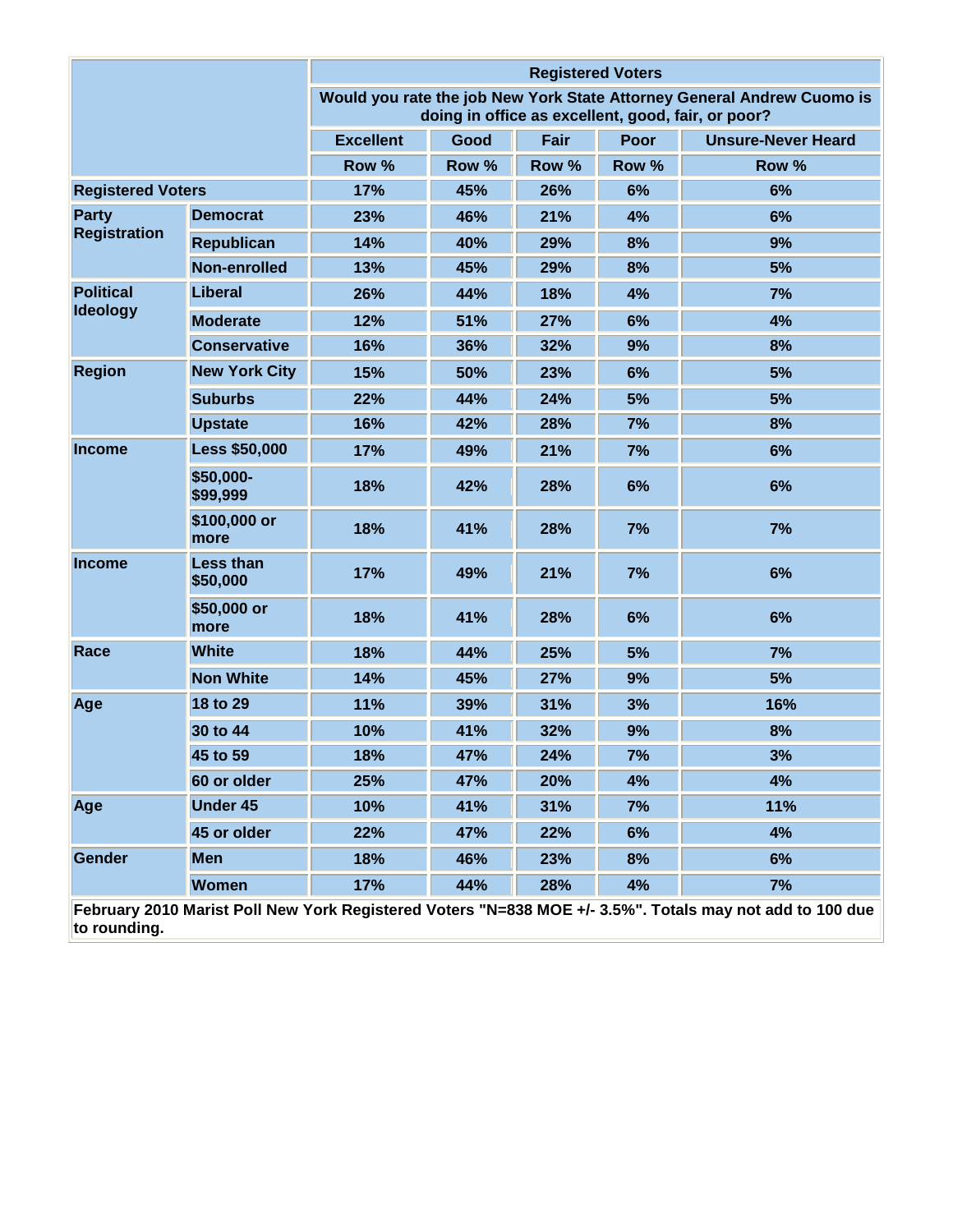|                          |                              |                                                                                                  |                              | <b>Registered Voters</b>     |                                                                     |
|--------------------------|------------------------------|--------------------------------------------------------------------------------------------------|------------------------------|------------------------------|---------------------------------------------------------------------|
|                          |                              |                                                                                                  |                              |                              | Do you think the way things are done in state government in Albany: |
|                          |                              | Do not need to be<br>changed                                                                     | <b>Need minor</b><br>changes | <b>Need major</b><br>changes | Are broken and<br>beyond repair                                     |
|                          |                              | Row %                                                                                            | Row %                        | Row %                        | Row %                                                               |
| <b>Registered Voters</b> |                              | 1%                                                                                               | 21%                          | 67%                          | 12%                                                                 |
| <b>Party</b>             | <b>Democrat</b>              | 1%                                                                                               | 27%                          | 63%                          | 9%                                                                  |
| <b>Registration</b>      | <b>Republican</b>            | 0%                                                                                               | 9%                           | 75%                          | 16%                                                                 |
|                          | Non-enrolled                 | 0%                                                                                               | 22%                          | 66%                          | 12%                                                                 |
| <b>Political</b>         | Liberal                      | 0%                                                                                               | 22%                          | 69%                          | 9%                                                                  |
| <b>Ideology</b>          | <b>Moderate</b>              | 0%                                                                                               | 20%                          | 69%                          | 11%                                                                 |
|                          | <b>Conservative</b>          | 0%                                                                                               | 20%                          | 65%                          | 15%                                                                 |
| <b>Region</b>            | <b>New York City</b>         | 1%                                                                                               | 30%                          | 58%                          | 10%                                                                 |
|                          | <b>Suburbs</b>               | 0%                                                                                               | 17%                          | 75%                          | 9%                                                                  |
|                          | <b>Upstate</b>               | 0%                                                                                               | 17%                          | 69%                          | 14%                                                                 |
| <b>Income</b>            | <b>Less \$50,000</b>         | 0%                                                                                               | 28%                          | 62%                          | 10%                                                                 |
|                          | \$50,000-<br>\$99,999        | 0%                                                                                               | 18%                          | 71%                          | 11%                                                                 |
|                          | \$100,000 or<br>more         | 0%                                                                                               | 16%                          | 72%                          | 11%                                                                 |
| <b>Income</b>            | <b>Less than</b><br>\$50,000 | 0%                                                                                               | 28%                          | 62%                          | 10%                                                                 |
|                          | \$50,000 or<br>more          | 0%                                                                                               | 17%                          | 71%                          | 11%                                                                 |
| Race                     | <b>White</b>                 | 0%                                                                                               | 18%                          | 70%                          | 12%                                                                 |
|                          | <b>Non White</b>             | 1%                                                                                               | 34%                          | 56%                          | 9%                                                                  |
| Age                      | 18 to 29                     | 0%                                                                                               | 58%                          | 33%                          | 8%                                                                  |
|                          | 30 to 44                     | 0%                                                                                               | 17%                          | 78%                          | 5%                                                                  |
|                          | 45 to 59                     | 1%                                                                                               | 13%                          | 72%                          | 14%                                                                 |
|                          | 60 or older                  | $0\%$                                                                                            | 17%                          | 68%                          | 16%                                                                 |
| Age                      | <b>Under 45</b>              | 0%                                                                                               | 30%                          | 64%                          | 6%                                                                  |
|                          | 45 or older                  | 0%                                                                                               | 15%                          | 70%                          | 15%                                                                 |
| Gender                   | <b>Men</b>                   | 0%                                                                                               | 20%                          | 64%                          | 16%                                                                 |
|                          | <b>Women</b>                 | 0%                                                                                               | 21%                          | 71%                          | 8%                                                                  |
| 100 due to rounding.     |                              | February 2010 Marist Poll New York Registered Voters "N=838 MOE +/- 3.5%". Totals may not add to |                              |                              |                                                                     |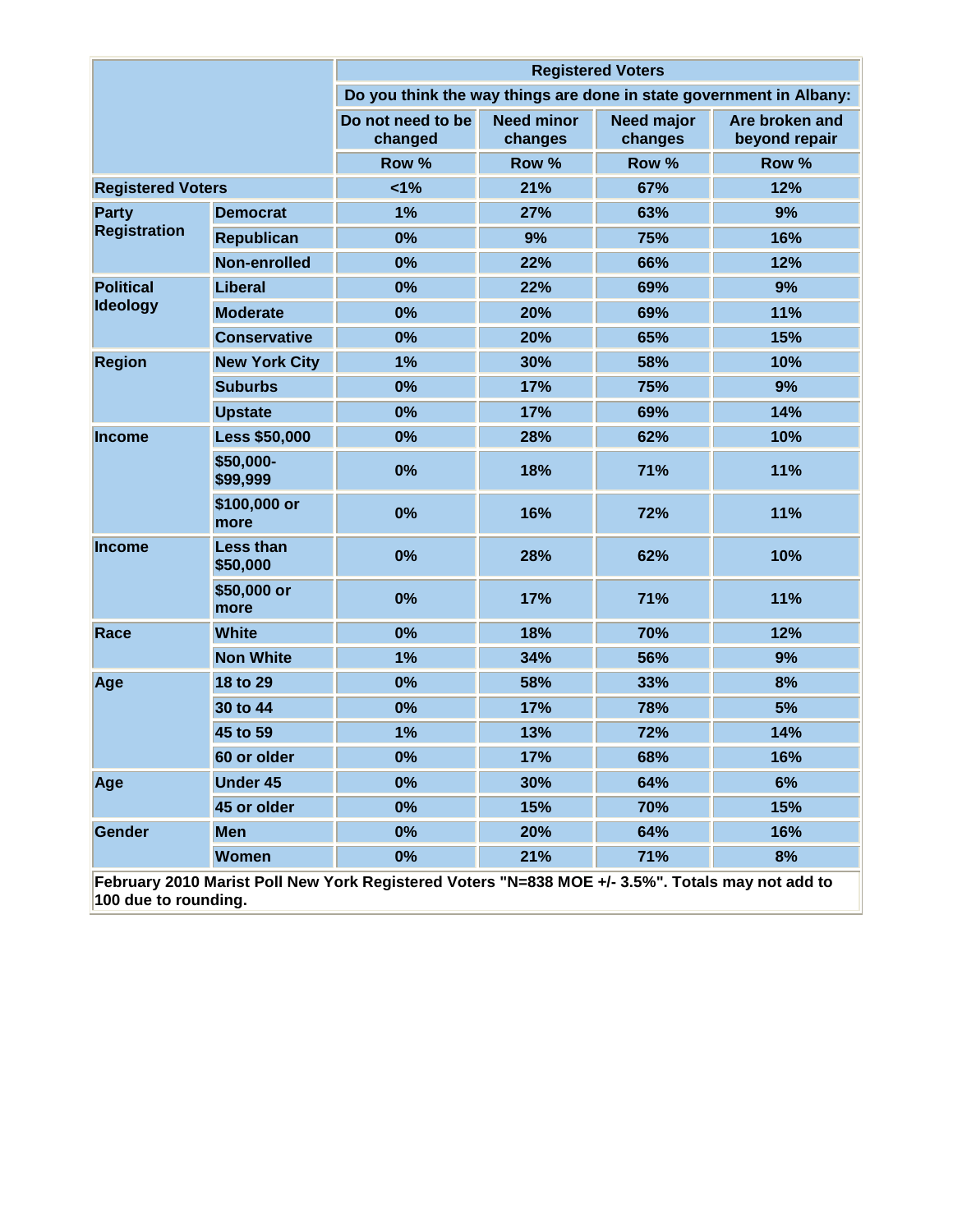|                          |                              | <b>Registered Voters</b> |       |                                 |             |                                                                                                          |
|--------------------------|------------------------------|--------------------------|-------|---------------------------------|-------------|----------------------------------------------------------------------------------------------------------|
|                          |                              |                          |       | excellent, good, fair, or poor? |             | Would you rate the job the New York State Senate in Albany is doing as                                   |
|                          |                              | <b>Excellent</b>         | Good  | Fair                            | <b>Poor</b> | <b>Unsure-Never Heard</b>                                                                                |
|                          |                              | Row %                    | Row % | Row %                           | Row %       | Row %                                                                                                    |
| <b>Registered Voters</b> |                              | 2%                       | 15%   | 33%                             | 48%         | 2%                                                                                                       |
| <b>Party</b>             | <b>Democrat</b>              | 2%                       | 17%   | 37%                             | 41%         | 3%                                                                                                       |
| <b>Registration</b>      | <b>Republican</b>            | 1%                       | 13%   | 24%                             | 61%         | 1%                                                                                                       |
|                          | Non-enrolled                 | 1%                       | 16%   | 37%                             | 45%         | 1%                                                                                                       |
| <b>Political</b>         | <b>Liberal</b>               | 1%                       | 18%   | 36%                             | 44%         | 2%                                                                                                       |
| <b>Ideology</b>          | <b>Moderate</b>              | 1%                       | 13%   | 35%                             | 50%         | 1%                                                                                                       |
|                          | <b>Conservative</b>          | 0%                       | 15%   | 30%                             | 52%         | 3%                                                                                                       |
| <b>Region</b>            | <b>New York City</b>         | 3%                       | 17%   | 34%                             | 44%         | 2%                                                                                                       |
|                          | <b>Suburbs</b>               | 0%                       | 16%   | 36%                             | 46%         | 3%                                                                                                       |
|                          | <b>Upstate</b>               | 2%                       | 14%   | 31%                             | 52%         | 2%                                                                                                       |
| <b>Income</b>            | <b>Less \$50,000</b>         | 3%                       | 20%   | 31%                             | 43%         | 3%                                                                                                       |
|                          | \$50,000-\$99,999            | 0%                       | 16%   | 34%                             | 48%         | 1%                                                                                                       |
|                          | \$100,000 or<br>more         | 0%                       | 10%   | 33%                             | 56%         | 0%                                                                                                       |
| <b>Income</b>            | <b>Less than</b><br>\$50,000 | 3%                       | 20%   | 31%                             | 43%         | 3%                                                                                                       |
|                          | \$50,000 or more             | 0%                       | 14%   | 34%                             | 52%         | 1%                                                                                                       |
| Race                     | <b>White</b>                 | 1%                       | 14%   | 33%                             | 51%         | 2%                                                                                                       |
|                          | <b>Non White</b>             | 3%                       | 20%   | 36%                             | 37%         | 4%                                                                                                       |
| Age                      | 18 to 29                     | 5%                       | 25%   | 47%                             | 18%         | 5%                                                                                                       |
|                          | 30 to 44                     | 2%                       | 15%   | 32%                             | 50%         | 1%                                                                                                       |
|                          | 45 to 59                     | 0%                       | 13%   | 35%                             | 51%         | 1%                                                                                                       |
|                          | 60 or older                  | 1%                       | 14%   | 27%                             | 56%         | 3%                                                                                                       |
| Age                      | <b>Under 45</b>              | 3%                       | 18%   | 37%                             | 39%         | 2%                                                                                                       |
|                          | 45 or older                  | 0%                       | 13%   | 31%                             | 54%         | 2%                                                                                                       |
| Gender                   | <b>Men</b>                   | 2%                       | 13%   | 27%                             | 55%         | 2%                                                                                                       |
|                          | <b>Women</b>                 | 1%                       | 17%   | 39%                             | 41%         | 2%                                                                                                       |
| to rounding.             |                              |                          |       |                                 |             | February 2010 Marist Poll New York Registered Voters "N=838 MOE +/- 3.5%". Totals may not add to 100 due |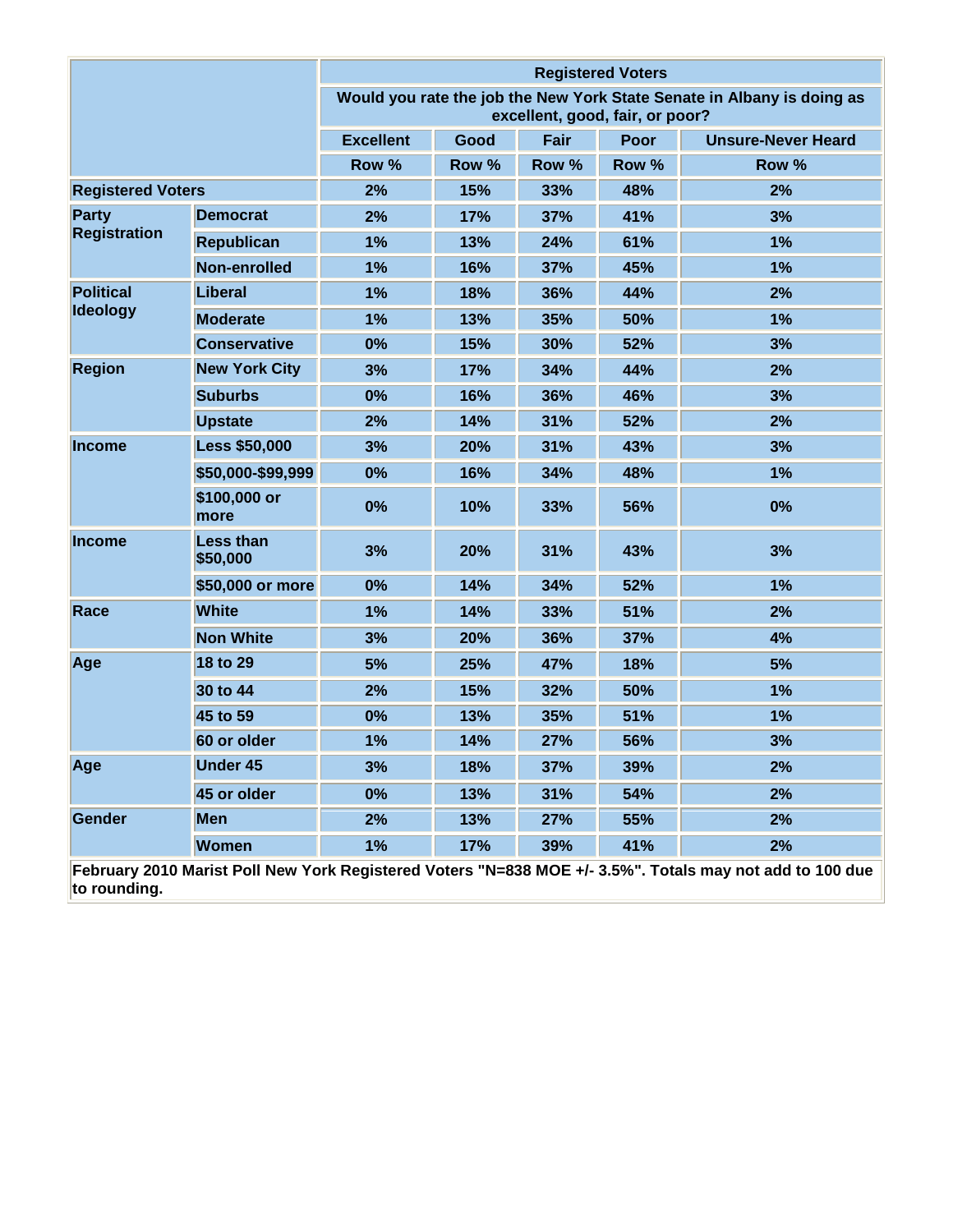|                          |                              |                  |       |       | <b>Registered Voters</b>        |                                                                          |
|--------------------------|------------------------------|------------------|-------|-------|---------------------------------|--------------------------------------------------------------------------|
|                          |                              |                  |       |       | excellent, good, fair, or poor? | Would you rate the job the New York State Assembly in Albany is doing as |
|                          |                              | <b>Excellent</b> | Good  | Fair  | <b>Poor</b>                     | <b>Unsure-Never Heard</b>                                                |
|                          |                              | Row %            | Row % | Row % | Row %                           | Row %                                                                    |
| <b>Registered Voters</b> |                              | 2%               | 15%   | 35%   | 45%                             | 3%                                                                       |
| <b>Party</b>             | <b>Democrat</b>              | 2%               | 15%   | 42%   | 36%                             | 5%                                                                       |
| <b>Registration</b>      | <b>Republican</b>            | 1%               | 12%   | 25%   | 61%                             | 1%                                                                       |
|                          | Non-enrolled                 | 0%               | 19%   | 37%   | 42%                             | 2%                                                                       |
| <b>Political</b>         | <b>Liberal</b>               | 1%               | 16%   | 43%   | 37%                             | 3%                                                                       |
| <b>Ideology</b>          | <b>Moderate</b>              | 3%               | 11%   | 36%   | 49%                             | 2%                                                                       |
|                          | <b>Conservative</b>          | 0%               | 16%   | 31%   | 48%                             | 4%                                                                       |
| <b>Region</b>            | <b>New York City</b>         | 4%               | 14%   | 39%   | 40%                             | 3%                                                                       |
|                          | <b>Suburbs</b>               | 1%               | 15%   | 37%   | 44%                             | 3%                                                                       |
|                          | <b>Upstate</b>               | 1%               | 15%   | 33%   | 48%                             | 3%                                                                       |
| <b>Income</b>            | <b>Less \$50,000</b>         | 3%               | 20%   | 35%   | 38%                             | 3%                                                                       |
|                          | \$50,000-\$99,999            | 1%               | 14%   | 36%   | 46%                             | 4%                                                                       |
|                          | \$100,000 or<br>more         | 0%               | 11%   | 36%   | 53%                             | 1%                                                                       |
| <b>Income</b>            | <b>Less than</b><br>\$50,000 | 3%               | 20%   | 35%   | 38%                             | 3%                                                                       |
|                          | \$50,000 or<br>more          | 1%               | 12%   | 36%   | 49%                             | 3%                                                                       |
| Race                     | <b>White</b>                 | 1%               | 14%   | 34%   | 48%                             | 3%                                                                       |
|                          | <b>Non White</b>             | 4%               | 19%   | 42%   | 31%                             | 4%                                                                       |
| Age                      | 18 to 29                     | 7%               | 24%   | 43%   | 18%                             | 7%                                                                       |
|                          | 30 to 44                     | 2%               | 17%   | 36%   | 44%                             | 1%                                                                       |
|                          | 45 to 59                     | 0%               | 11%   | 36%   | 50%                             | 2%                                                                       |
|                          | 60 or older                  | 2%               | 13%   | 31%   | 50%                             | 4%                                                                       |
| Age                      | <b>Under 45</b>              | 4%               | 19%   | 38%   | 36%                             | 3%                                                                       |
|                          | 45 or older                  | 1%               | 12%   | 34%   | 50%                             | 3%                                                                       |
| Gender                   | <b>Men</b>                   | 2%               | 11%   | 33%   | 52%                             | 2%                                                                       |
|                          | <b>Women</b>                 | 2%               | 18%   | 38%   | 38%                             | 5%                                                                       |

**February 2010 Marist Poll New York Registered Voters "N=838 MOE +/- 3.5%". Totals may not add to 100 due to rounding.**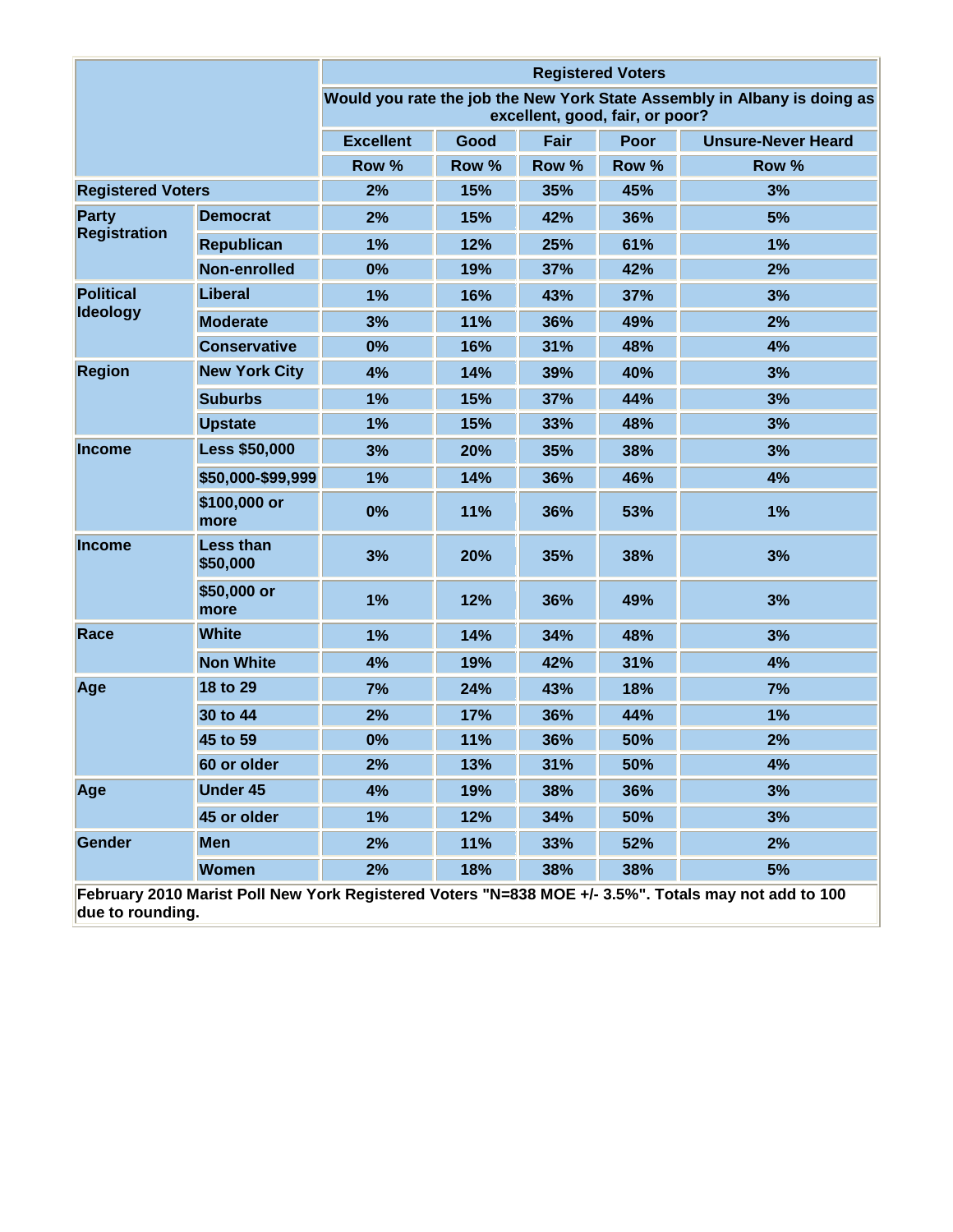|                                                                                   |                              | <b>Registered Voters</b>                                                                                                                                                                         |                          |               |  |  |  |
|-----------------------------------------------------------------------------------|------------------------------|--------------------------------------------------------------------------------------------------------------------------------------------------------------------------------------------------|--------------------------|---------------|--|--|--|
|                                                                                   |                              | If the 2010 election for New York State Senate were held<br>today, would you support your current state senator who<br>represents your district in Albany or would you vote for<br>someone else? |                          |               |  |  |  |
|                                                                                   |                              | Vote for current state<br>senator                                                                                                                                                                | Vote for someone<br>else | <b>Unsure</b> |  |  |  |
|                                                                                   |                              | Row %                                                                                                                                                                                            | Row %                    | Row %         |  |  |  |
| <b>Registered Voters</b>                                                          |                              | 46%                                                                                                                                                                                              | 41%                      | 13%           |  |  |  |
| <b>Party</b>                                                                      | <b>Democrat</b>              | 57%                                                                                                                                                                                              | 31%                      | 12%           |  |  |  |
| <b>Registration</b>                                                               | <b>Republican</b>            | 33%                                                                                                                                                                                              | 54%                      | 13%           |  |  |  |
|                                                                                   | Non-enrolled                 | 43%                                                                                                                                                                                              | 43%                      | 15%           |  |  |  |
| <b>Political</b>                                                                  | <b>Liberal</b>               | 56%                                                                                                                                                                                              | 31%                      | 14%           |  |  |  |
| <b>Ideology</b>                                                                   | <b>Moderate</b>              | 44%                                                                                                                                                                                              | 41%                      | 15%           |  |  |  |
|                                                                                   | <b>Conservative</b>          | 41%                                                                                                                                                                                              | 49%                      | 10%           |  |  |  |
| <b>Region</b>                                                                     | <b>New York City</b>         | 49%                                                                                                                                                                                              | 34%                      | 17%           |  |  |  |
|                                                                                   | <b>Suburbs</b>               | 50%                                                                                                                                                                                              | 39%                      |               |  |  |  |
|                                                                                   | <b>Upstate</b>               | 43%                                                                                                                                                                                              | 45%                      | 12%           |  |  |  |
| <b>Income</b>                                                                     | <b>Less \$50,000</b>         | 44%                                                                                                                                                                                              | 40%                      | 16%           |  |  |  |
|                                                                                   | \$50,000-<br>\$99,999        | 46%<br>41%                                                                                                                                                                                       |                          | 13%           |  |  |  |
|                                                                                   | \$100,000 or<br>more         | 47%                                                                                                                                                                                              | 43%                      | 9%            |  |  |  |
| <b>Income</b>                                                                     | <b>Less than</b><br>\$50,000 | 44%                                                                                                                                                                                              | 40%                      | 16%           |  |  |  |
|                                                                                   | \$50,000 or<br>more          | 47%                                                                                                                                                                                              | 42%                      | <b>11%</b>    |  |  |  |
| Race                                                                              | <b>White</b>                 | 46%                                                                                                                                                                                              | 41%                      | 13%           |  |  |  |
|                                                                                   | <b>Non White</b>             | 48%                                                                                                                                                                                              | 38%                      | 14%           |  |  |  |
| Age                                                                               | 18 to 29                     | 57%                                                                                                                                                                                              | 33%                      | 10%           |  |  |  |
|                                                                                   | 30 to 44                     | 38%                                                                                                                                                                                              | 47%                      | 15%           |  |  |  |
|                                                                                   | 45 to 59                     | 49%                                                                                                                                                                                              | 39%                      | 11%           |  |  |  |
|                                                                                   | 60 or older                  | 45%                                                                                                                                                                                              | 40%                      | 15%           |  |  |  |
| Age                                                                               | <b>Under 45</b>              | 44%                                                                                                                                                                                              | 42%                      | 13%           |  |  |  |
|                                                                                   | 45 or older                  | 47%                                                                                                                                                                                              | 39%                      | 13%           |  |  |  |
| Gender                                                                            | <b>Men</b>                   | 45%                                                                                                                                                                                              | 43%                      | 12%           |  |  |  |
|                                                                                   | <b>Women</b>                 | 47%                                                                                                                                                                                              | 38%                      | 15%           |  |  |  |
| February 2010 Marist Poll New York Registered Voters "N=838 MOE +/- 3.5%". Totals |                              |                                                                                                                                                                                                  |                          |               |  |  |  |

**may not add to 100 due to rounding.**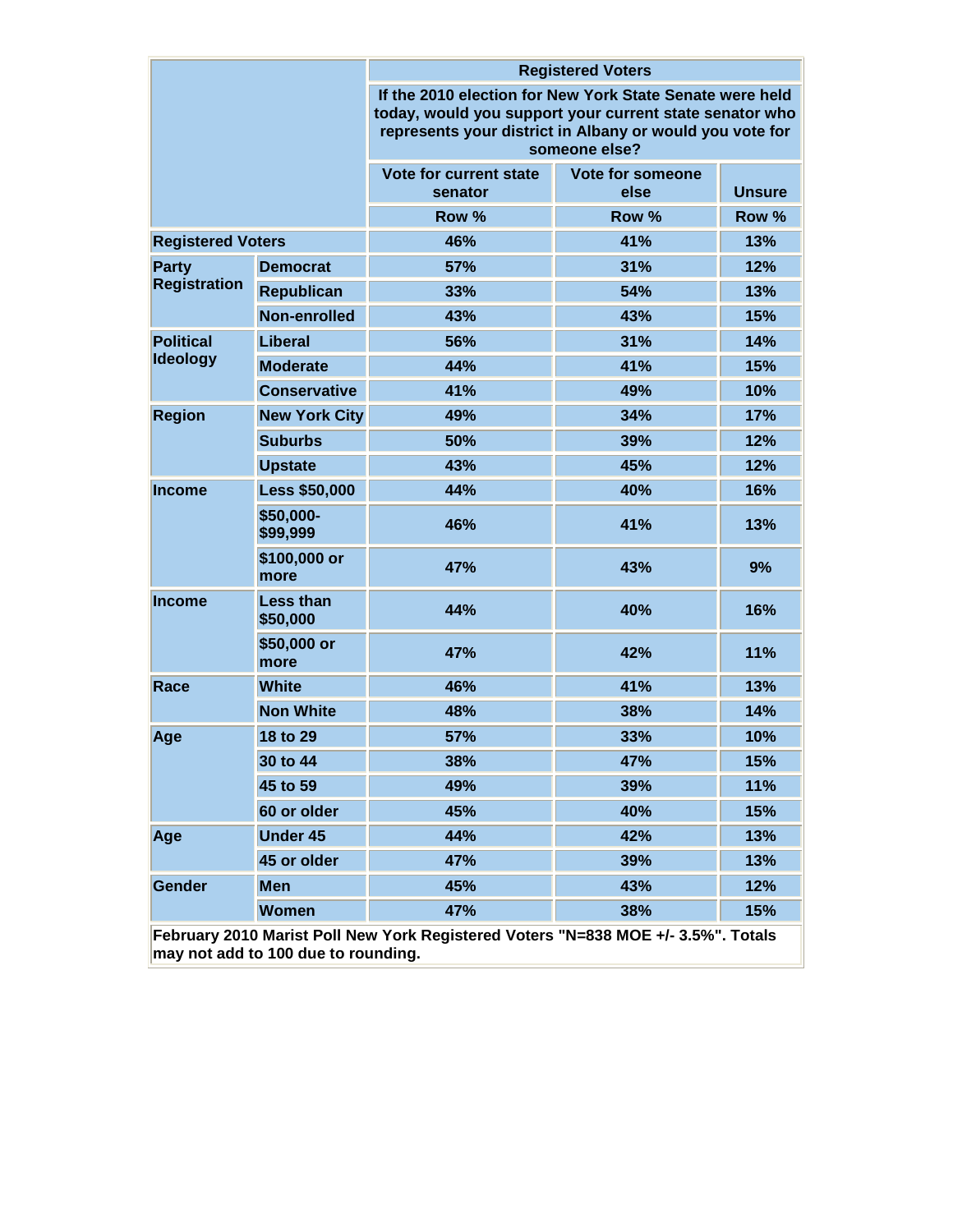|                                                                                                                          |                                | <b>Registered Voters</b>                                                                                                                                                                                   |                          |               |  |  |  |
|--------------------------------------------------------------------------------------------------------------------------|--------------------------------|------------------------------------------------------------------------------------------------------------------------------------------------------------------------------------------------------------|--------------------------|---------------|--|--|--|
|                                                                                                                          |                                | If the 2010 election for New York State Assembly were<br>held today, would you support your current state<br>assembly person who represents your district in Albany<br>or would you vote for someone else? |                          |               |  |  |  |
|                                                                                                                          |                                | Vote for current state<br>assembly person                                                                                                                                                                  | Vote for someone<br>else | <b>Unsure</b> |  |  |  |
|                                                                                                                          |                                | Row %                                                                                                                                                                                                      | Row %                    | Row %         |  |  |  |
| <b>Registered Voters</b>                                                                                                 |                                | 44%                                                                                                                                                                                                        | 41%                      | 15%           |  |  |  |
| <b>Party</b>                                                                                                             | <b>Democrat</b>                | 51%                                                                                                                                                                                                        | 35%                      | 14%           |  |  |  |
| <b>Registration</b>                                                                                                      | <b>Republican</b>              | 37%                                                                                                                                                                                                        | 48%                      | 15%           |  |  |  |
|                                                                                                                          | Non-enrolled                   | 39%<br>46%                                                                                                                                                                                                 |                          | 15%           |  |  |  |
| <b>Political</b>                                                                                                         | <b>Liberal</b>                 | 50%                                                                                                                                                                                                        | 31%                      | 18%           |  |  |  |
| <b>Ideology</b>                                                                                                          | <b>Moderate</b>                | 42%<br>44%                                                                                                                                                                                                 |                          | 14%           |  |  |  |
|                                                                                                                          | <b>Conservative</b>            | 40%                                                                                                                                                                                                        | 47%                      | 14%           |  |  |  |
| <b>Region</b>                                                                                                            | <b>New York</b><br><b>City</b> | 47%                                                                                                                                                                                                        | 38%                      | 15%           |  |  |  |
|                                                                                                                          | <b>Suburbs</b>                 | 45%                                                                                                                                                                                                        | 37%                      | 18%           |  |  |  |
|                                                                                                                          | <b>Upstate</b>                 | 41%                                                                                                                                                                                                        | 46%                      | 14%           |  |  |  |
| Income                                                                                                                   | <b>Less \$50,000</b>           | 43%                                                                                                                                                                                                        | 42%                      | 14%           |  |  |  |
|                                                                                                                          | \$50,000-<br>\$99,999          | 43%                                                                                                                                                                                                        | 41%                      | 15%           |  |  |  |
|                                                                                                                          | \$100,000 or<br>more           | 44%                                                                                                                                                                                                        | 42%                      | 13%           |  |  |  |
| <b>Income</b>                                                                                                            | <b>Less than</b><br>\$50,000   | 43%<br>42%                                                                                                                                                                                                 |                          | 14%           |  |  |  |
|                                                                                                                          | \$50,000 or<br>more            | 44%                                                                                                                                                                                                        | 42%                      | 15%           |  |  |  |
| Race                                                                                                                     | <b>White</b>                   | 43%                                                                                                                                                                                                        | 42%                      |               |  |  |  |
|                                                                                                                          | <b>Non White</b>               | 46%                                                                                                                                                                                                        | 42%                      | 13%           |  |  |  |
| Age                                                                                                                      | 18 to 29                       | 46%                                                                                                                                                                                                        | 37%                      | 17%           |  |  |  |
|                                                                                                                          | 30 to 44                       | 36%                                                                                                                                                                                                        | 51%                      | 13%           |  |  |  |
|                                                                                                                          | 45 to 59                       | 48%                                                                                                                                                                                                        | 38%                      | 15%           |  |  |  |
|                                                                                                                          | 60 or older                    | 45%                                                                                                                                                                                                        | 39%                      | 16%           |  |  |  |
| Age                                                                                                                      | <b>Under 45</b>                | 39%                                                                                                                                                                                                        | 47%                      | 14%           |  |  |  |
|                                                                                                                          | 45 or older                    | 46%                                                                                                                                                                                                        | 38%                      | 15%           |  |  |  |
| Gender                                                                                                                   | <b>Men</b>                     | 43%                                                                                                                                                                                                        | 45%                      | 13%           |  |  |  |
|                                                                                                                          | <b>Women</b>                   | 45%                                                                                                                                                                                                        | 38%                      | 17%           |  |  |  |
| February 2010 Marist Poll New York Registered Voters "N=838 MOE +/- 3.5%". Totals<br>may not add to 100 due to rounding. |                                |                                                                                                                                                                                                            |                          |               |  |  |  |

**may not add to 100 due to rounding.**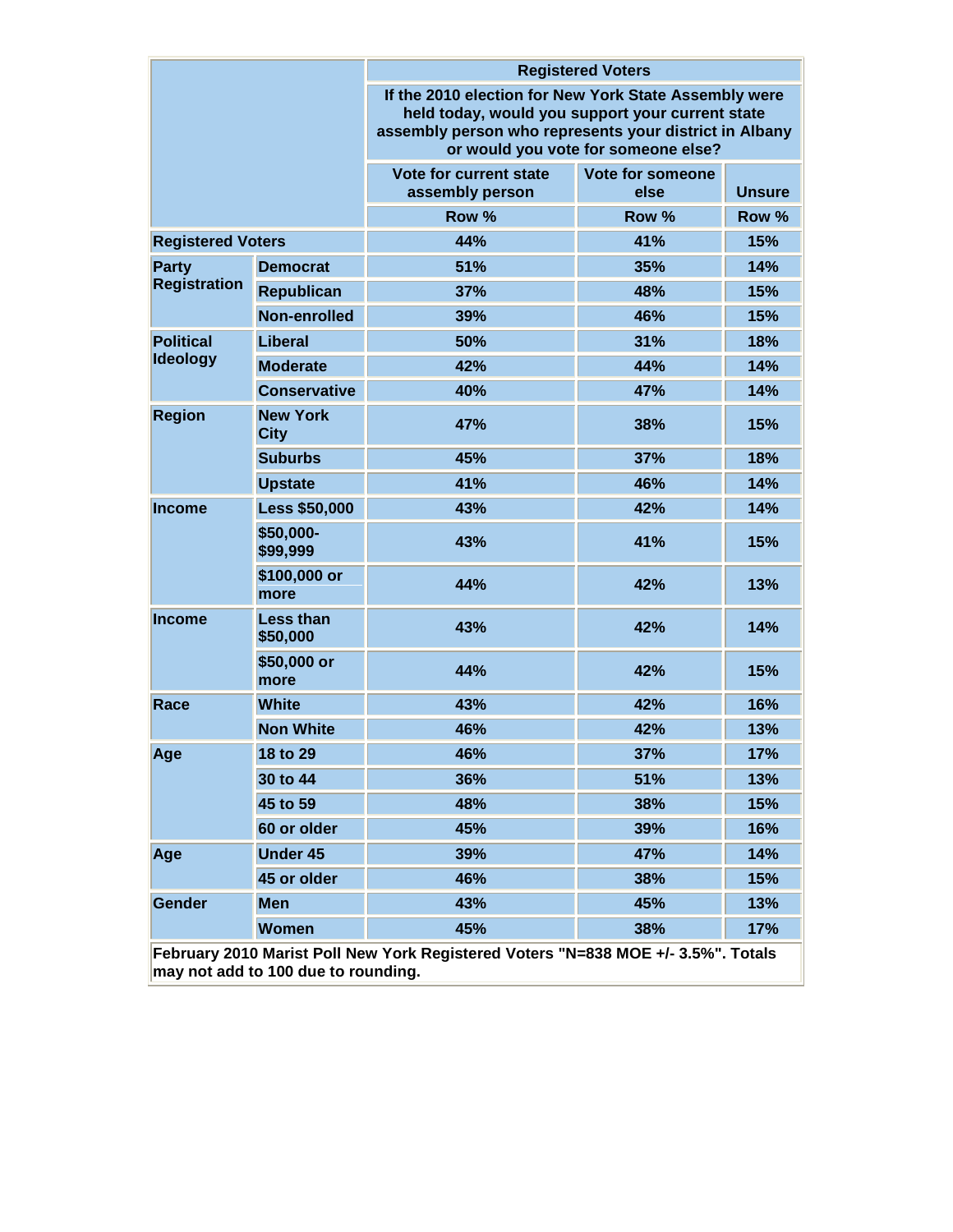|                              |                                     | <b>Registered Voters</b><br>In general, thinking about the way things are going in<br>New York State, do you feel things are going in the right<br>direction or that things are going in the wrong direction? |                                                                                   |               |  |  |
|------------------------------|-------------------------------------|---------------------------------------------------------------------------------------------------------------------------------------------------------------------------------------------------------------|-----------------------------------------------------------------------------------|---------------|--|--|
|                              |                                     |                                                                                                                                                                                                               |                                                                                   |               |  |  |
|                              |                                     | <b>Right direction</b>                                                                                                                                                                                        | <b>Wrong direction</b>                                                            | <b>Unsure</b> |  |  |
|                              |                                     | Row %                                                                                                                                                                                                         | Row %                                                                             | Row %         |  |  |
| <b>Registered Voters</b>     |                                     | 21%                                                                                                                                                                                                           | 74%                                                                               | 5%            |  |  |
| Party<br><b>Registration</b> | <b>Democrat</b>                     | 30%                                                                                                                                                                                                           | 64%                                                                               | 6%            |  |  |
|                              | <b>Republican</b>                   | 7%                                                                                                                                                                                                            | 88%                                                                               | 5%            |  |  |
|                              | Non-enrolled                        | 20%                                                                                                                                                                                                           | 75%                                                                               | 5%            |  |  |
| <b>Political</b>             | Liberal                             | 28%                                                                                                                                                                                                           | 69%                                                                               | 4%            |  |  |
| <b>Ideology</b>              | <b>Moderate</b>                     | 20%                                                                                                                                                                                                           | 74%                                                                               | 6%            |  |  |
|                              | <b>Conservative</b>                 | 16%                                                                                                                                                                                                           | 80%                                                                               | 4%            |  |  |
| <b>Region</b>                | <b>New York City</b>                | 27%                                                                                                                                                                                                           | 66%                                                                               | 7%            |  |  |
|                              | <b>Suburbs</b>                      | 20%                                                                                                                                                                                                           | 74%                                                                               | 6%            |  |  |
|                              | <b>Upstate</b>                      | 18%                                                                                                                                                                                                           | 78%                                                                               | 4%            |  |  |
| <b>Income</b>                | <b>Less \$50,000</b>                | 28%                                                                                                                                                                                                           | 69%                                                                               | 4%            |  |  |
|                              | \$50,000-<br>\$99,999               | 19%                                                                                                                                                                                                           | 77%                                                                               | 5%            |  |  |
|                              | \$100,000 or<br>more                | 19%                                                                                                                                                                                                           | 75%                                                                               | 6%            |  |  |
| <b>Income</b>                | Less than<br>\$50,000               | 28%                                                                                                                                                                                                           | 69%                                                                               | 4%            |  |  |
|                              | \$50,000 or<br>more                 | 19%                                                                                                                                                                                                           | 76%                                                                               | 5%            |  |  |
| Race                         | <b>White</b>                        | 19%                                                                                                                                                                                                           | 76%                                                                               | 5%            |  |  |
|                              | <b>Non White</b>                    | 31%                                                                                                                                                                                                           | 64%                                                                               | 5%            |  |  |
| Age                          | 18 to 29                            | 45%                                                                                                                                                                                                           | 55%                                                                               | 0%            |  |  |
|                              | 30 to 44                            | 15%                                                                                                                                                                                                           | 79%                                                                               | 6%            |  |  |
|                              | 45 to 59                            | 18%                                                                                                                                                                                                           | 78%                                                                               | 5%            |  |  |
|                              | 60 or older                         | 21%                                                                                                                                                                                                           | 72%                                                                               | 7%            |  |  |
| Age                          | <b>Under 45</b>                     | 25%                                                                                                                                                                                                           | 71%                                                                               | 4%            |  |  |
|                              | 45 or older                         | 19%                                                                                                                                                                                                           | 75%                                                                               | 6%            |  |  |
| Gender                       | <b>Men</b>                          | 23%                                                                                                                                                                                                           | 73%                                                                               | 4%            |  |  |
|                              | <b>Women</b>                        | 20%                                                                                                                                                                                                           | 74%                                                                               | 6%            |  |  |
|                              | may not add to 100 due to rounding. |                                                                                                                                                                                                               | February 2010 Marist Poll New York Registered Voters "N=838 MOE +/- 3.5%". Totals |               |  |  |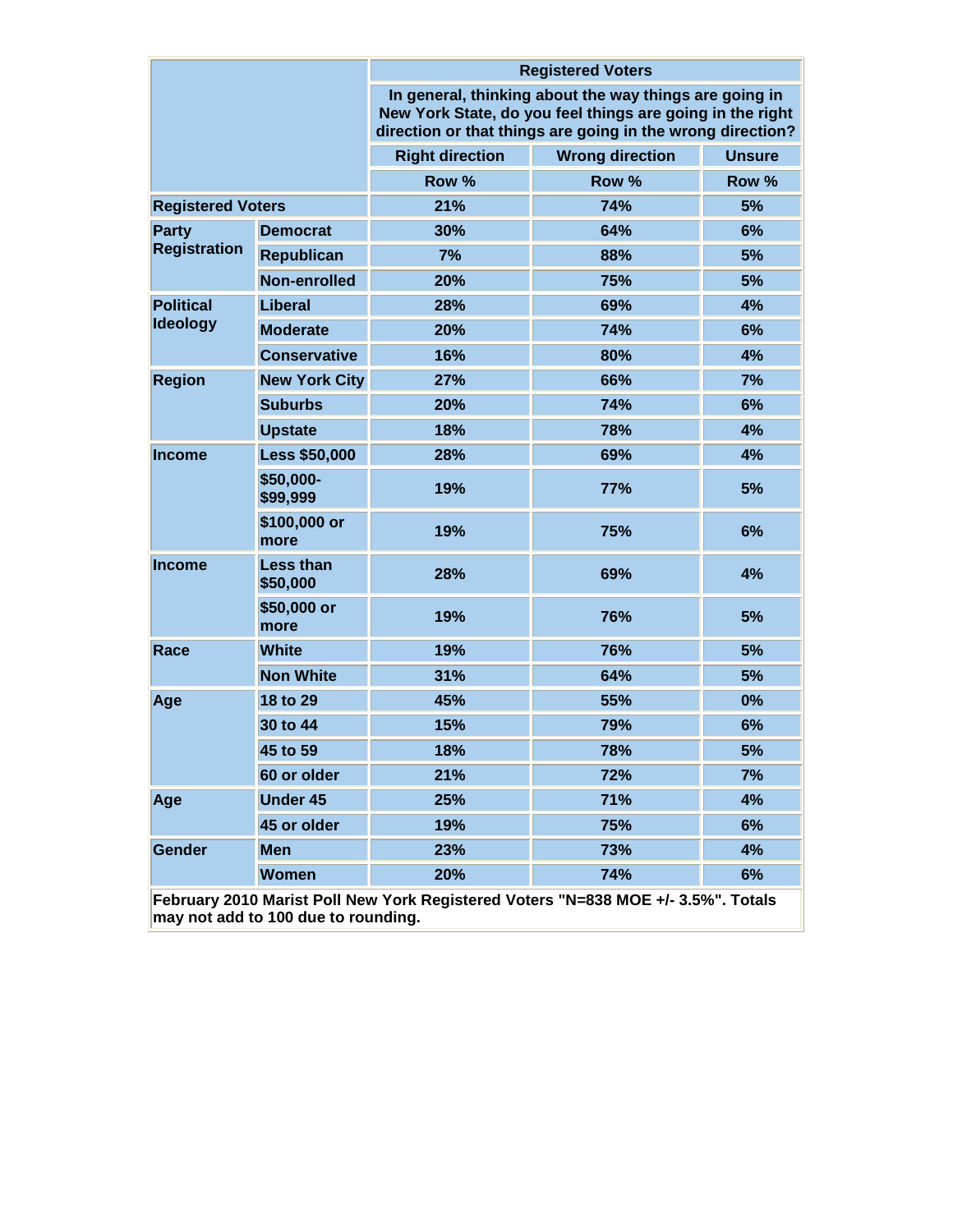|                              |                              | <b>Registered Voters</b>                                                                               |       |       |             |                           |
|------------------------------|------------------------------|--------------------------------------------------------------------------------------------------------|-------|-------|-------------|---------------------------|
|                              |                              | Would you rate the job President Barack Obama is doing in office as<br>excellent, good, fair, or poor? |       |       |             |                           |
|                              |                              | <b>Excellent</b>                                                                                       | Good  | Fair  | <b>Poor</b> | <b>Unsure-Never Heard</b> |
|                              |                              | Row %                                                                                                  | Row % | Row % | Row %       | Row %                     |
| <b>Registered Voters</b>     |                              | 13%                                                                                                    | 33%   | 27%   | 27%         | 1%                        |
| Party<br><b>Registration</b> | <b>Democrat</b>              | 22%                                                                                                    | 43%   | 21%   | 14%         | 1%                        |
|                              | <b>Republican</b>            | 4%                                                                                                     | 17%   | 26%   | 53%         | 1%                        |
|                              | Non-enrolled                 | 9%                                                                                                     | 36%   | 33%   | 22%         | 0%                        |
| <b>Political</b>             | <b>Liberal</b>               | 23%                                                                                                    | 45%   | 23%   | 8%          | 0%                        |
| <b>Ideology</b>              | <b>Moderate</b>              | 10%                                                                                                    | 37%   | 32%   | 21%         | 0%                        |
|                              | <b>Conservative</b>          | 7%                                                                                                     | 18%   | 23%   | 52%         | 0%                        |
| <b>Region</b>                | <b>New York City</b>         | 18%                                                                                                    | 39%   | 23%   | 20%         | 0%                        |
|                              | <b>Suburbs</b>               | 14%                                                                                                    | 31%   | 22%   | 33%         | 0%                        |
|                              | <b>Upstate</b>               | 10%                                                                                                    | 30%   | 31%   | 28%         | 1%                        |
| <b>Income</b>                | <b>Less \$50,000</b>         | 16%                                                                                                    | 37%   | 24%   | 23%         | 0%                        |
|                              | \$50,000-\$99,999            | 12%                                                                                                    | 33%   | 28%   | 27%         | 0%                        |
|                              | \$100,000 or<br>more         | 11%                                                                                                    | 31%   | 28%   | 30%         | 0%                        |
| <b>Income</b>                | <b>Less than</b><br>\$50,000 | 16%                                                                                                    | 37%   | 24%   | 23%         | 0%                        |
|                              | \$50,000 or more             | 12%                                                                                                    | 32%   | 28%   | 28%         | 0%                        |
| Race                         | <b>White</b>                 | 10%                                                                                                    | 31%   | 28%   | 30%         | 1%                        |
|                              | <b>Non White</b>             | 24%                                                                                                    | 39%   | 23%   | 13%         | 0%                        |
| Age                          | 18 to 29                     | 12%                                                                                                    | 46%   | 27%   | 15%         | 0%                        |
|                              | 30 to 44                     | 14%                                                                                                    | 29%   | 26%   | 30%         | 1%                        |
|                              | 45 to 59                     | 12%                                                                                                    | 32%   | 29%   | 26%         | 1%                        |
|                              | 60 or older                  | 15%                                                                                                    | 31%   | 24%   | 30%         | 0%                        |
| Age                          | <b>Under 45</b>              | 13%                                                                                                    | 35%   | 26%   | 25%         | 1%                        |
|                              | 45 or older                  | 13%                                                                                                    | 32%   | 27%   | 28%         | 0%                        |
| Gender                       | <b>Men</b>                   | 12%                                                                                                    | 33%   | 24%   | 31%         | 1%                        |
|                              | Women                        | 15%                                                                                                    | 33%   | 29%   | 23%         | 0%                        |

**February 2010 Marist Poll New York Registered Voters "N=838 MOE +/- 3.5%". Totals may not add to 100 due to rounding.**